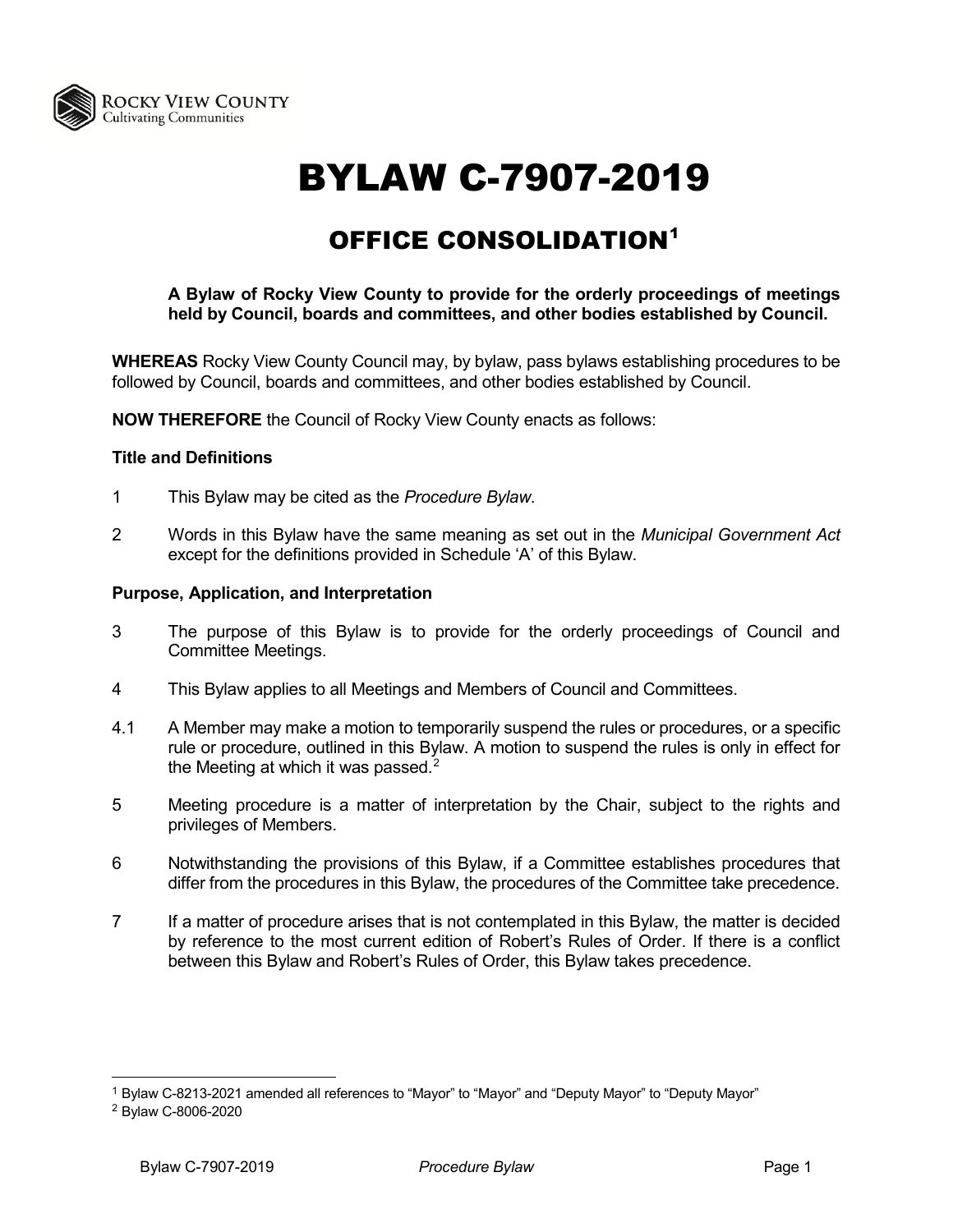# **Mayor, Deputy Mayor, and Acting Chair**

8 When sitting as the Chair, the Mayor:

- (1) presides over all Council Meetings when in attendance unless otherwise provided for in this Bylaw;
- (2) presides over the conduct at Council Meetings, including preserving good order and decorum, ruling on Points of Order, responding to Points of Procedure, and deciding on all procedural questions, subject to an appeal of a ruling made by the Chair;
- (3) manages and facilitates the orderly queuing of speakers, including Councillors, Administration, and members of the public;
- (4) ensures that each Councillor who wishes to speak on a debatable motion is provided the opportunity to do so;
- (5) when wishing to participate in the debate on a question or motion properly before the meeting, the Mayor has all the same rights and is subject to the same restrictions, as to participate in debate, as all other Councillors, except when the matter is specifically within the Mayor's division. Should the Mayor wish to join in debate or make a motion on an item that deals specifically with the Mayor's division, the Mayor shall:
	- (a) request that the Deputy Mayor or another Councillor assume the position of Chair for the duration of that matter; and
	- (b) reassume the position of Chair when consideration of the matter is complete;
- (6) opens Council Meetings and may call for recesses or for the meeting to stand at ease without requiring a motion.
- 9 The Deputy Mayor:
	- (1) presides as the Chair over Council Meetings when the Mayor is absent or unable to perform the duties of the Chair and has all the same powers and responsibilities under this Bylaw; and
	- (2) presides over all Council Meetings when the Mayor participates in the Meeting by electronic means.
- 10 An Acting Chair presides over Council Meetings when both the Mayor and Deputy Mayor are unable to perform the duties of the Chair and the Acting Chair has all the same powers and responsibilities under this Bylaw.
	- (1) An Acting Chair is chosen by a resolution passed by the Councillors present at the Meeting.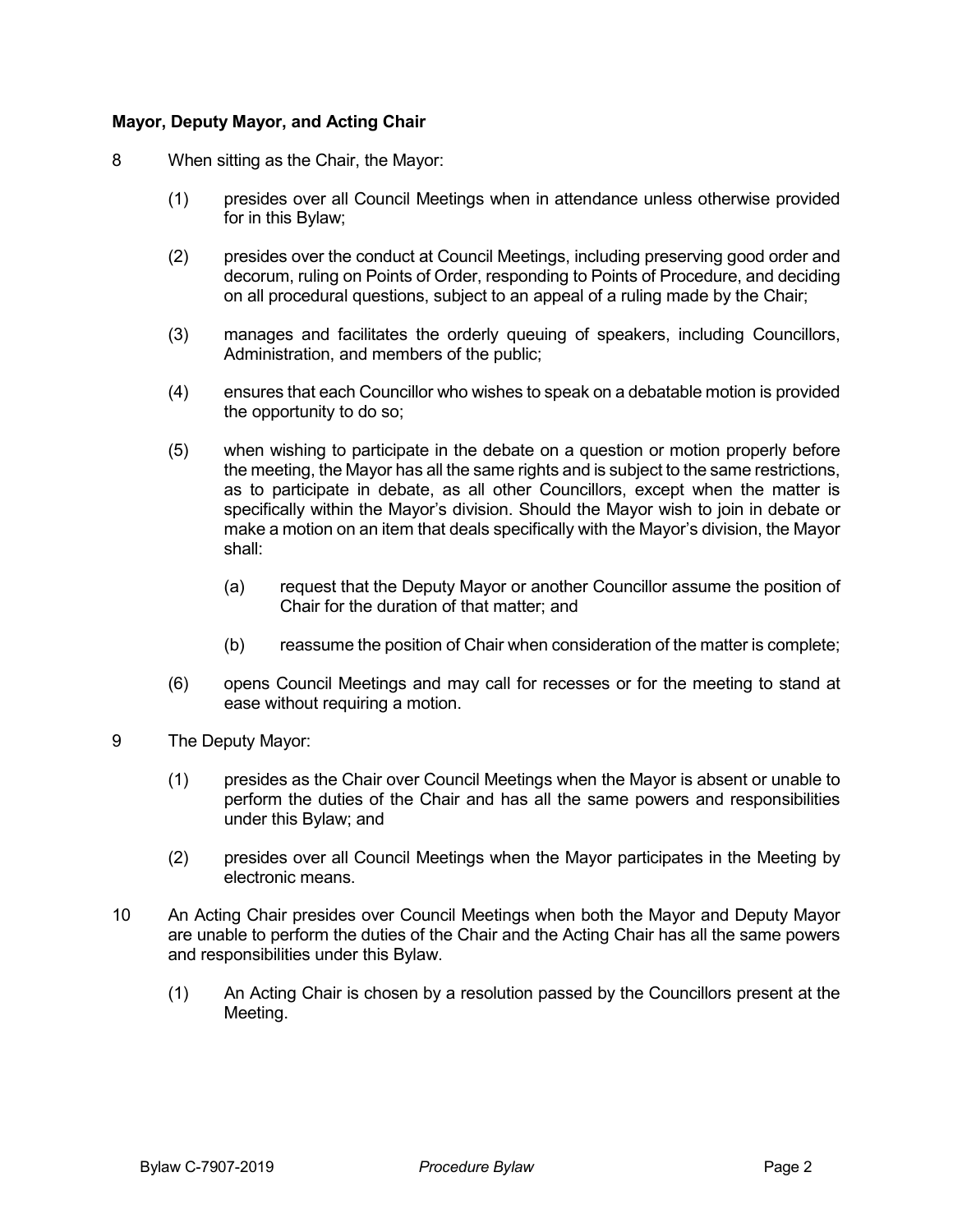- 10.1 The term of appoint for the Mayor is for two years and will not extend beyond the term of office of that person as Councillor.<sup>[3](#page-2-0)</sup>
- 10.2 The term of appointment for the Deputy Mayor is for one year and will not extend beyond the term of office of that person as a Councillor. There must only be one Councillor appointed as Deputy Mayor at a time and the position of Deputy Mayor must be filled at all times.<sup>[4](#page-2-1)</sup>

# **Challenge to a Ruling of the Chair**

- 11 Any Member may challenge a ruling or decision of the Chair on a Point of Order or a Point of Privilege. If a ruling or decision is challenged, the Chair must briefly state the reason for their decision and then put to the Members the question of whether to uphold or overturn the ruling or decision.
- 12 The Members decide on the question by voting on whether to uphold or overturn the ruling or decision of the Chair without debate. The decision of the Members is final.
- 13 Challenges to a ruling of the Chair are not recorded in the Meeting Minutes.

# **Meetings**

# Organizational Meetings

- 14 Council holds an annual Organizational Meeting pursuant to the *Municipal Government Act* for the purpose of appointing, as required, the Mayor and Deputy Mayor, establishing Council and Committee Meeting dates, appointing Members to Committees, and any other business included on or added to the Organizational Meeting Agenda.<sup>[5](#page-2-2)</sup>
- 15 At Organizational Meetings, Council:
	- (1) Appoints the Mayor for the ensuring two years and Deputy Mayor for the ensuing vear, as required; $6\%$  $6\%$
	- (2) Establishes the dates and times for regular Council and Committee Meetings as required;
	- (3) Makes Committee appointments as required, including appointments for member at large positions and Chair and Vice Chair positions;
		- $(a)$  repealed<sup>[7](#page-2-4)</sup>
	- (4) Conducts any other business included on or added to the Organizational Meeting Agenda.

<span id="page-2-0"></span> <sup>3</sup> Bylaw C-8213-2021

<span id="page-2-1"></span><sup>4</sup> Bylaw C-8213-2021

<span id="page-2-2"></span><sup>5</sup> Bylaw C-8213-2021

<span id="page-2-3"></span><sup>6</sup> Bylaw C-8213-2021

<span id="page-2-4"></span><sup>7</sup> Bylaw C-8212-2021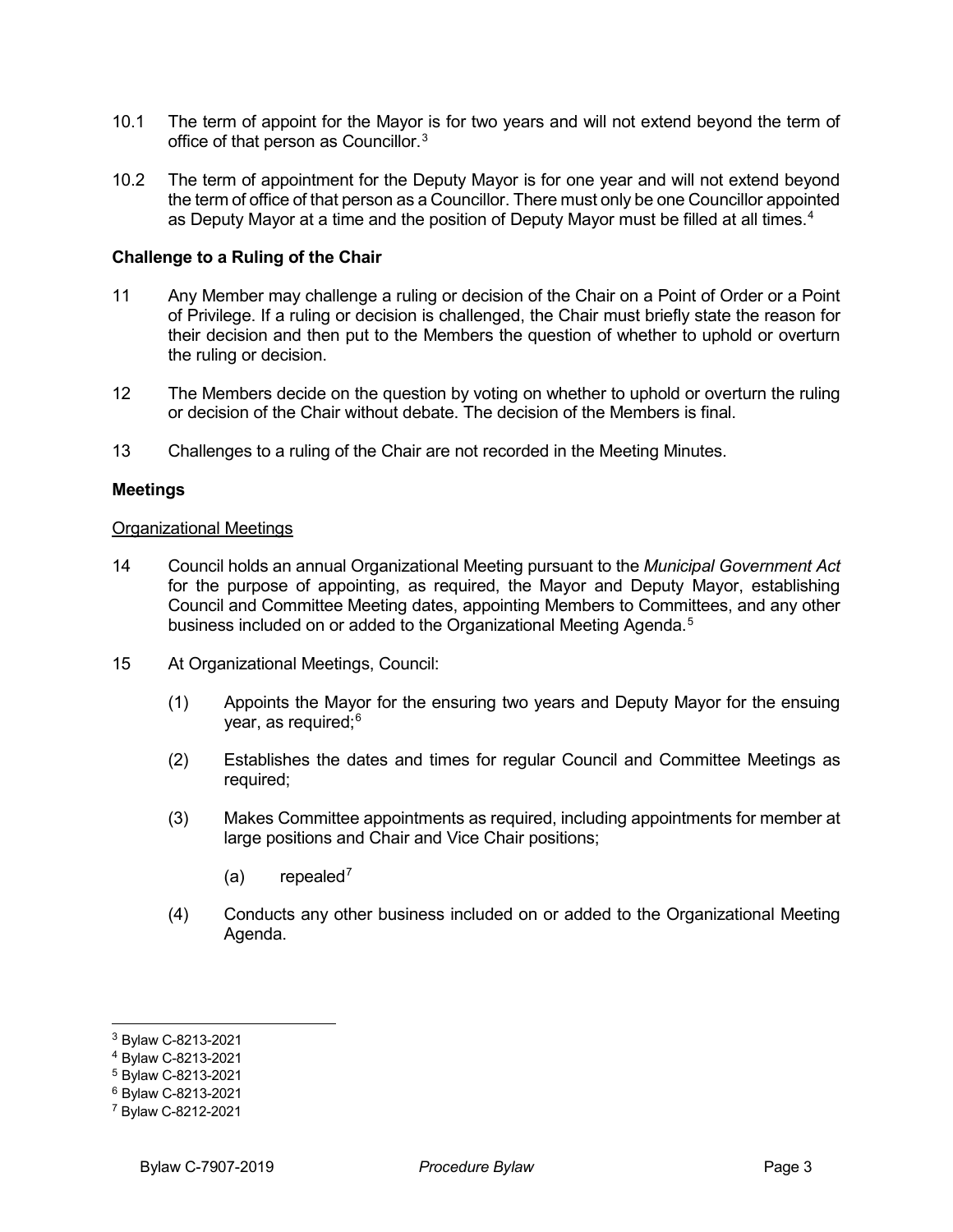- 16 During Organizational Meetings:
	- (1) The Chief Administrative Officer calls the Meeting to order, presides over the appointment of the Mayor, and administers Oaths of Office; and
	- (2) Once elected, the Mayor presides over the appointment of the Deputy Mayor and all subsequent business on the Organizational Meeting Agenda.<sup>[8](#page-3-0)</sup>
- 17 During the appointment of the Mayor and Deputy Mayor, the following procedures apply:
	- (1) If only one nomination is received for the position of Mayor or Deputy Mayor, the nominee will be appointed by acclamation; or
	- (2) If more than one nomination is received for the position of Mayor or Deputy Mayor, a vote by secret ballot will be conducted using the following exhaustive ballot procedure:[9](#page-3-1)
		- (a) If no Councillor receives a Clear Majority of votes on the first ballot, the Councillor who received the least number of votes is dropped from the ballot and a subsequent ballot is conducted;
		- (b) On any subsequent ballots, the Councillor who receives the least number of votes is dropped from the ballot until a Councillor receives a Clear Majority of votes.
- 18 Committee appointments may be made by resolution or, if a vote is required, by an election using secret ballot and the exhaustive ballot procedure established in section 17 of this Bylaw.
- 19 All ballots for elections conducted at the Organizational Meeting are destroyed after the Meeting is adjourned.

# Regular Council Meetings

- 20 At the annual Organizational Meeting, Council establishes the dates and times of regular Council Meetings for the ensuing year.
	- (1) Council may from time to time establish other Council Meeting dates and times by resolution.
- 21 Councillors sit in order of their electoral division, other than the Mayor and Deputy Mayor, with any seating changes subject to approval from the Mayor.

# Special Council Meetings

22 Special Council Meetings may be called in accordance with the *Municipal Government Act*.

<span id="page-3-0"></span> <sup>8</sup> Bylaw C-8213-2021

<span id="page-3-1"></span><sup>9</sup> Bylaw C-8213-2021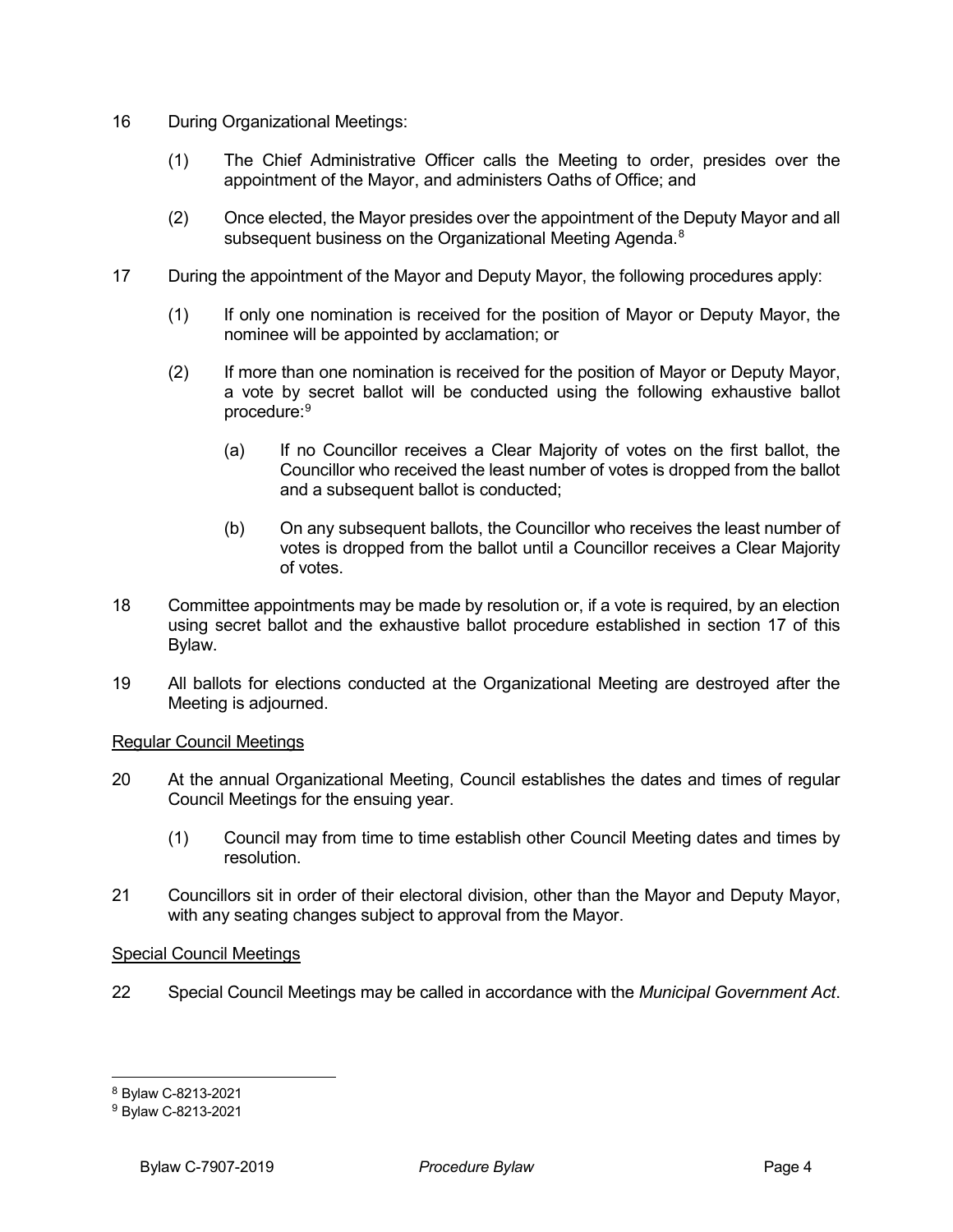# Closed Sessions

- 23 Council or a Committee may hold all or part of a Meeting in a Closed Session in accordance with the *Municipal Government Act* and the *Freedom of Information and Protection of Privacy Act.*
- 24 Resolutions cannot be passed by Council or a Committee during a Closed Session except for a resolution to revert back to an open Meeting.
- 25 Information presented and any discussion occurring during a Closed Session must be held in confidence by those in attendance during the Closed Session.
- 25.1 Members must not bring electronic devices into Closed Sessions, and Members must not record, take notes, or otherwise document Closed Session proceedings.<sup>[10](#page-4-0)</sup>
- 26 Closed Sessions are chaired by the Mayor in the case of Council and by the Chair in the case of a Committee.
- 27 Closed Sessions shall include all members as long as the member has not abstained from the matter under discussion or is not required to abstain from participating in the matter under discussion.
- 28 Council or a Committee, as it considers appropriate, may allow other persons to attend Closed Sessions. When other persons attend Closed Sessions, the meeting minutes shall record the names of those persons and the reason for their attendance.
- 29 After the Closed Meeting discussions are completed, any members of the public who are present outside the meeting room must be notified that the rest of the meeting is now open to the public, and that reasonable notice must be given for those members of the public to return to the meeting before it continues. [11](#page-4-1)

#### Meetings through Electronic Means

- 30 Council or Committee Meetings may be conducted through electronic means, or a Member may participate in a Meeting through electronic means, in accordance with the *Municipal Government Act*.
- 31 Closed Sessions cannot be conducted through electronic means, and Members participating in a Meeting through electronic means cannot participate in any Closed Sessions held at that Meeting but are required to vote on a matter put to a vote at the meeting unless the Member is required or permitted to abstain from voting under this or any other enactment.
- 32 A Member may participate in a Council or Committee Meeting through electronic means if:
	- (1) the Member is in a location outside of Rocky View County for any reason;

<span id="page-4-0"></span> <sup>10</sup> Bylaw C-8006-2020

<span id="page-4-1"></span><sup>11</sup> Bylaw C-8006-2020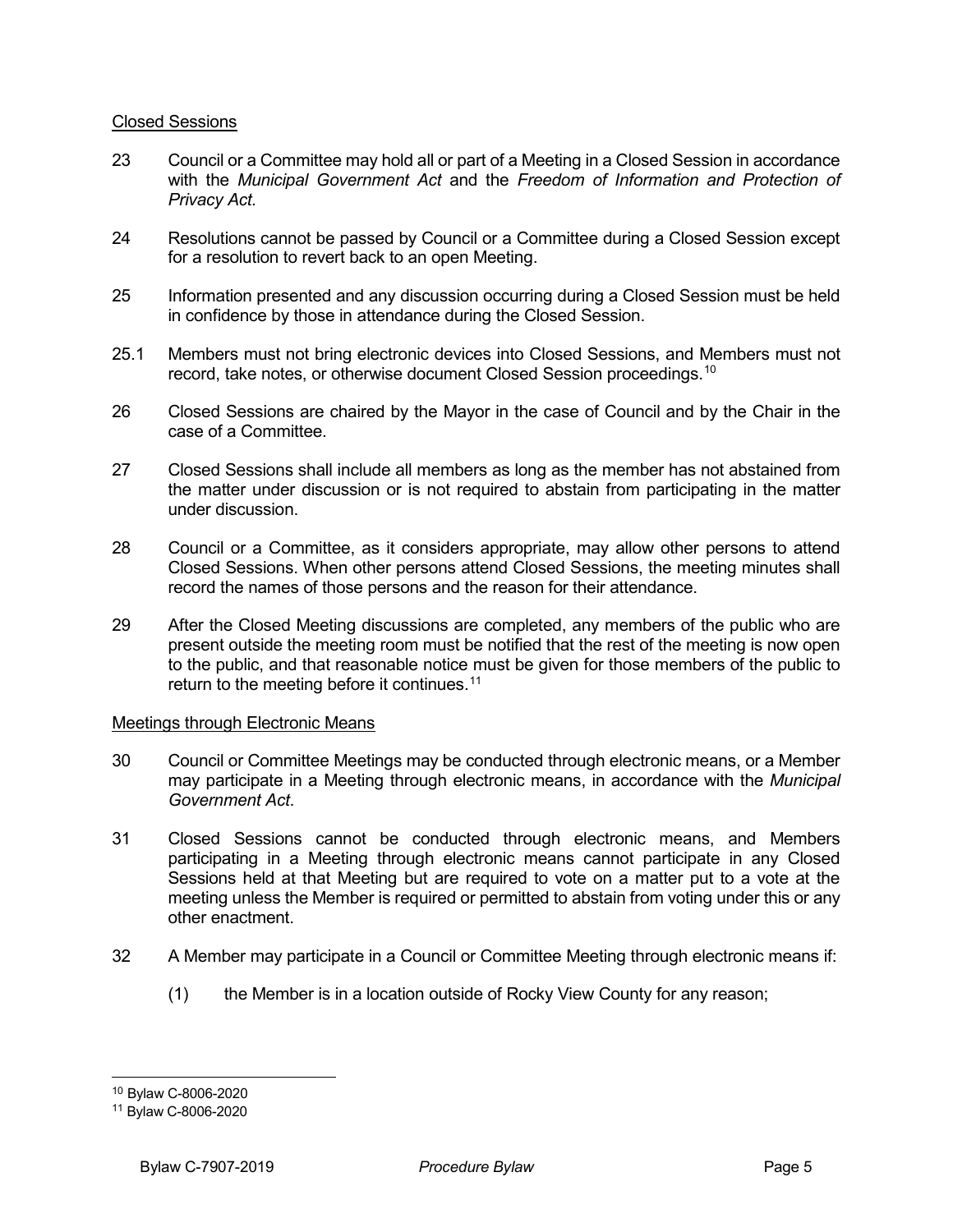- (2) the Member is in a location within Rocky View County but is unable to attend the Meeting for medical reasons for themselves or an immediate family member;
- (3) Quorum is met by the Members physically in attendance at the Meeting to ensure that the Meeting can continue if electronic communications fails or a Closed Session is held;
- (4) the Meeting location is able to support the use of electronic communications and that all Members participating in the Meeting are able to communicate effectively; and
- (5) the Meeting location is secure and appropriate for interaction between Members and viewing by the public and free from outside distractions.
- 33 To participate in a Council or Committee Meeting through electronic means, a Member must advise the Chief Administrative Officer at least 48 hours prior to the start of the Meeting in order to make arrangements for the use of electronic means.
	- (a) The Chief Administrative Officer may waive the 48 hour notice at his/her discretion.
- 34 Members participating in a Meeting through electronic means are deemed to be present at the Meeting but do not count towards Quorum.
- 35 The Chair must be physically present at the Meeting and cannot Chair the Meeting through electronic means.
- 36 Only as many Members as are supported by the system's capacity, up to a maximum of three, may participate in a Meeting through electronic means at the same time.
	- (1) If more than three Members request to participate in a Meeting through electronic means, only the three Members who submitted their requests to the Chief Administrative Officer first will be permitted.
- 37 The Chair must announce at the Meeting that a Member is participating through electronic means.
- 38 The Chair has the sole authority to end the use of electronic means at any time if, in their opinion, the use of electronic means is disruptive to the Meeting, is not secure, or is not appropriate.

# Notice of Council and Committee Meetings

- 39 Notice of regular Council and Committee Meetings is provided to the public by:
	- (1) notice in a local newspaper;
	- (2) posting on the County's website; and
	- (3) posting on the notice board at the County Hall.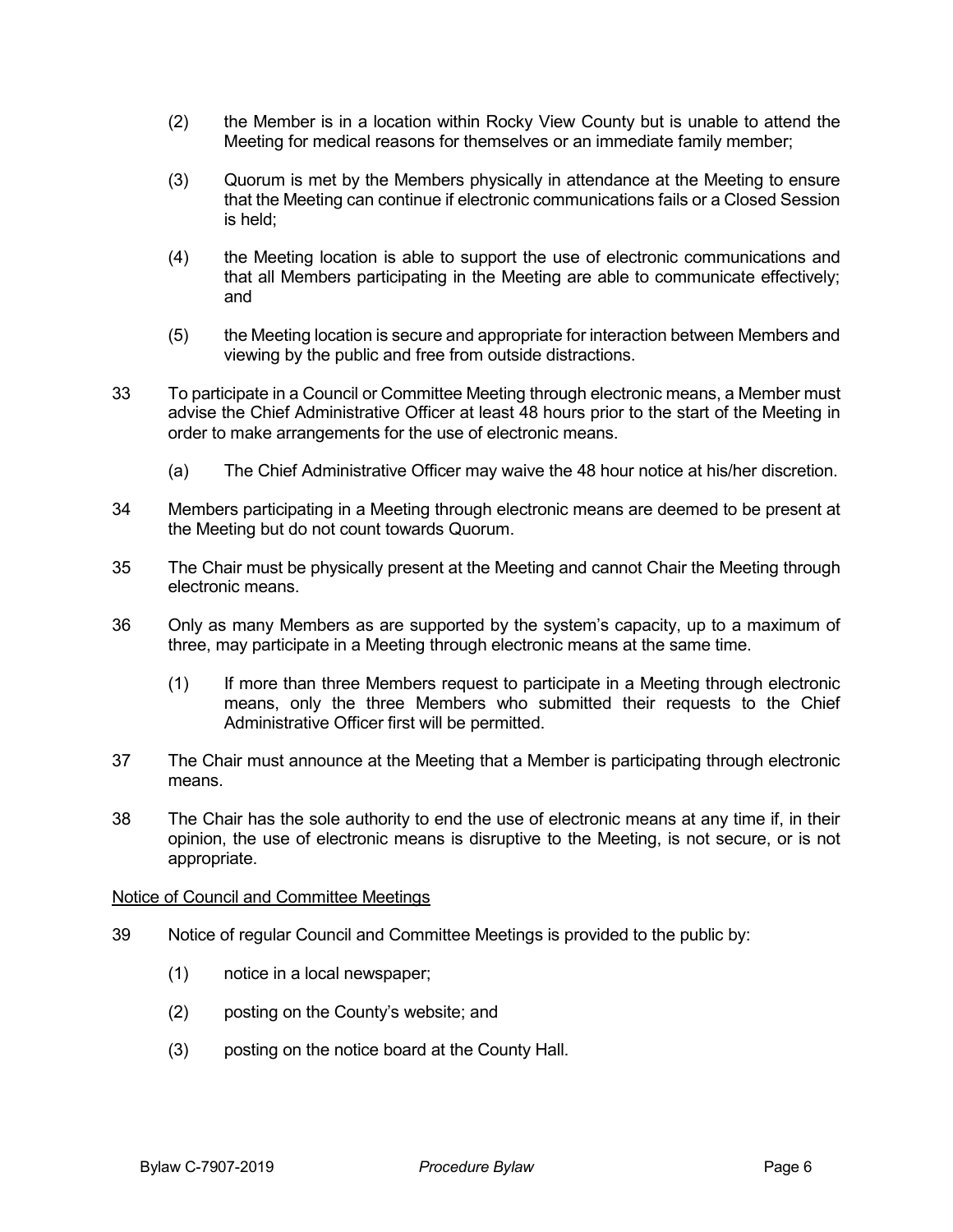- 40 Council may by resolution change the date, time, frequency, or location of any Meeting. The Chief Administrative Officer is responsible for notifying the public of changes to the date, time, or location of any Council or Committee Meeting or the calling of a Special Meeting. Notice will be provided to the public by:
	- (1) notice in a local newspaper if time permits;
	- (2) posting on the County's website if time permits; and
	- (3) posting on the notice board at the County Hall.

# Cancellation of Council and Committee Meetings

- 41 Council or Committee Meetings may be cancelled:
	- (1) by resolution passed by the Members present at a Meeting held prior to the Meeting to be cancelled; or
	- (2) with the written consent of a Majority of Members and with not less than 24 hours' notice of the cancellation provided to the public and Members.

# **Agendas**

#### Agenda Preparation and Distribution

- 42 The Agenda for each Council Meeting is developed by the Chief Administrative Officer in consultation with Administration, the Mayor, and the Deputy Mayor.
	- (1) The Agenda for each Council Meeting is approved by the Mayor prior to distribution, and the Mayor may direct that items be rescheduled to maximize efficiency and effectiveness of each Council Meeting regarding quantity and complexity of agenda items:
		- (a) Should items be rescheduled, the Mayor will inform Council of the item and the reason for rescheduling; and
		- (b) In the absence of the Mayor, the Deputy Mayor will perform approval and rescheduling of agenda items.
- 43 The Agenda for each Committee Meeting is developed by the Chief Administrative Officer in consultation with Administration, the Chair, and the Vice-Chair.
	- (1) The Agenda for each Committee Meeting is approved by the Chair prior to distribution, and the Chair may direct that items be rescheduled to maximize effectiveness of each Committee Meeting:
		- (a) Should items be rescheduled, the Chair will inform the Committee of the item and the reason for rescheduling; and
		- (b) In the absence of the Chair, the Vice Chair will perform approval and rescheduling of agenda items.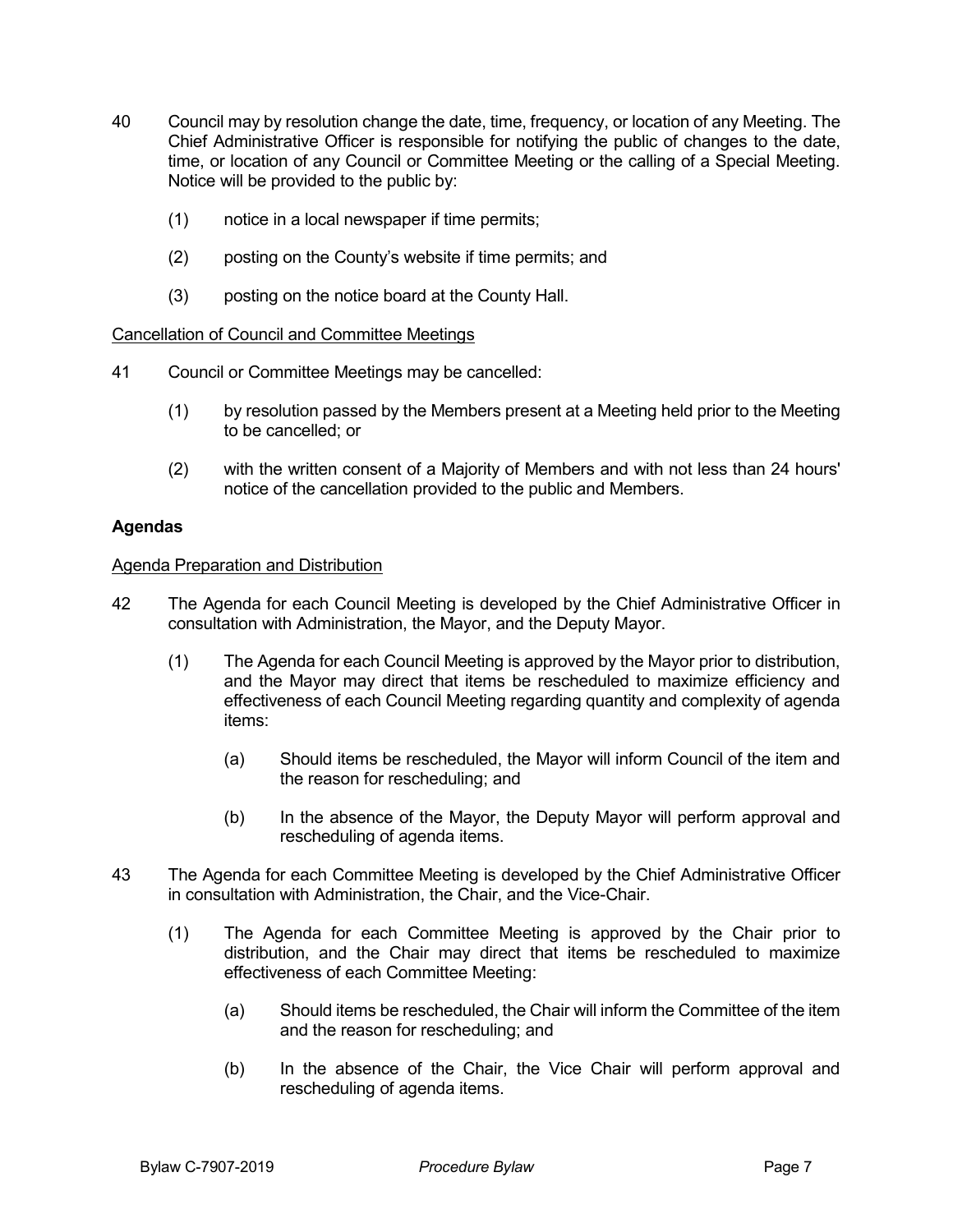- 44 The Chief Administrative Officer distributes Council Agendas to Council no later than seven days prior to each Council Meeting.
- 45 The Chief Administrative Officer posts Council Agendas on the County's public website no later than six days prior to each Council Meeting.

# Agenda Additions or Deletions

- 46 Council may add or delete items after an Agenda is published by a resolution passed at the Meeting.
- 46.1 Council may only add or delete items after an Agenda has been approved by a resolution passed unanimously by the Members present at the Meeting.<sup>[12](#page-7-0)</sup>

#### Emergent Business

- 47 An Emergent Business item is an Agenda item not included on the Agenda but due to time constraints must be brought before Council at a Meeting. Emergent Business items:
	- (1) are considered additions to the Agenda; and
	- (2) the Chief Administrative Officer provides Council with the reasons why an Emergent Business item is urgent and the degree of urgency.
- 48 Councillors or Administration may propose to add an Emergent Business item to an Agenda without prior notice subject to the following conditions:
	- (1) the matter relates to an emergency;
	- (2) the matter was not previously discussed at the same Meeting;
	- (3) the matter does not require prior written notice;
	- (4) the matter does not raise a Point of Privilege; and
	- (5) the Emergent Business item is added to the Agenda by Council by Resolution.

#### Standing Agenda Items and Order of Business

- 49 Deleted<sup>[13](#page-7-1)</sup>
- 50 Immediately after calling a Meeting to order, the Chair calls for a motion to approve the Agenda subject to any additions or deletions.
- 51 Immediately after approval of the Agenda, the Chair calls for a motion to approve the Minutes of the previous Meeting subject to any corrections.

<span id="page-7-0"></span> <sup>12</sup> Bylaw C-8006-2020

<span id="page-7-1"></span><sup>13</sup> Bylaw C-8071-2020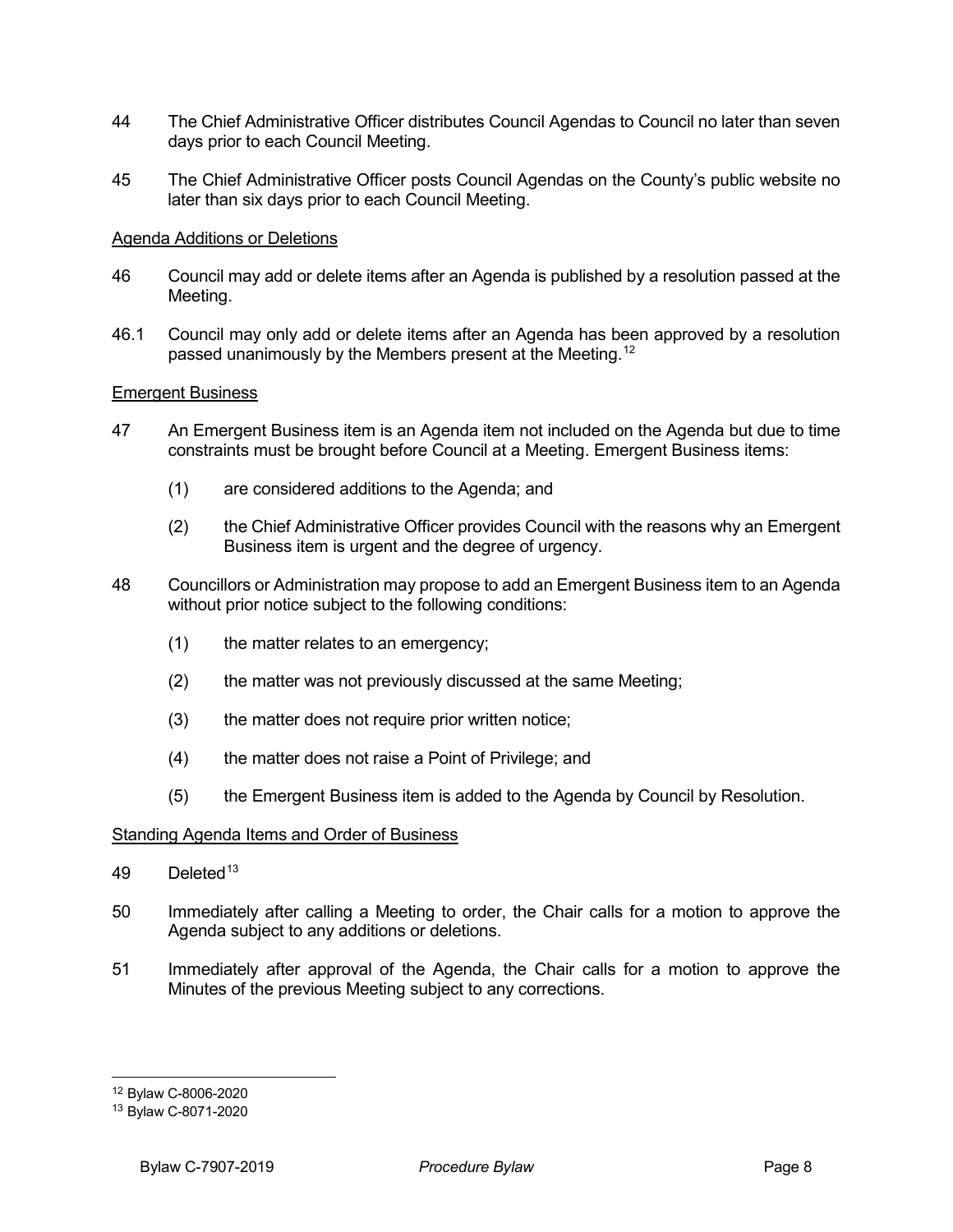- 52 Unfinished Business items are considered immediately following the approval of the Agenda and Minutes and prior to the consideration of any other business on the Agenda.
- 53 The order of business at a Meeting is determined by the Chair subject to:
	- (1) sections 50, 51, and 52 of this Bylaw; or
	- (2) a challenge by a Councillor.

# **Notices of Motion**

- 54 A Councillor who wishes to introduce a new matter for consideration at a Council Meeting must submit a Notice of Motion in writing or electronically to the Municipal Clerk or their designate by 12:00 PM not less than 10 days prior to the Meeting that the Councillor wishes to introduce their Notice of Motion.
	- (1) The requirement for 10 days' notice established in section 53 of this Bylaw may be waived by a resolution of Council. The Notice of Motion would then be considered Emergent Business at the Meeting.
- 55 The Notice of Motion must provide the following:
	- (1) The proposed motion to be considered by Council;
	- (2) The name the Councillor who seconds the notice of motion;
	- (3) The date of the Meeting at which the Councillor will read the Notice of Motion into the record; and
	- (4) The date of the Meeting at which the proposed motion will be considered by Council after the Notice of Motion has been read into the record.
- 56 When a Notice of Motion is read into the record, and only when a resolution has been passed by Council directing Administration to prepare a report in response to the Notice of Motion, Administration shall:
	- (a) Provide a report in response to the Notice of Motion at the Meeting date that the proposed motion is proposed to be considered, as per the specifics in the Notice of Motion.
- 57 When providing the date of the Meeting, pursuant to section 55(4) of this Bylaw, the Councillor should consider the agenda preparation and distribution deadlines for that Meeting to allow Administration time to prepare its report.
- 58 The proposed motion provided in the Notice of Motion will not be considered or debated until a Councillor moves the motion provided in the Notice of Motion.

#### **Commencement of Council and Committee Meetings**

- 59 As soon as there is Quorum present and after the start time of a Meeting:
	- (1) the Chair calls the Meeting to order; or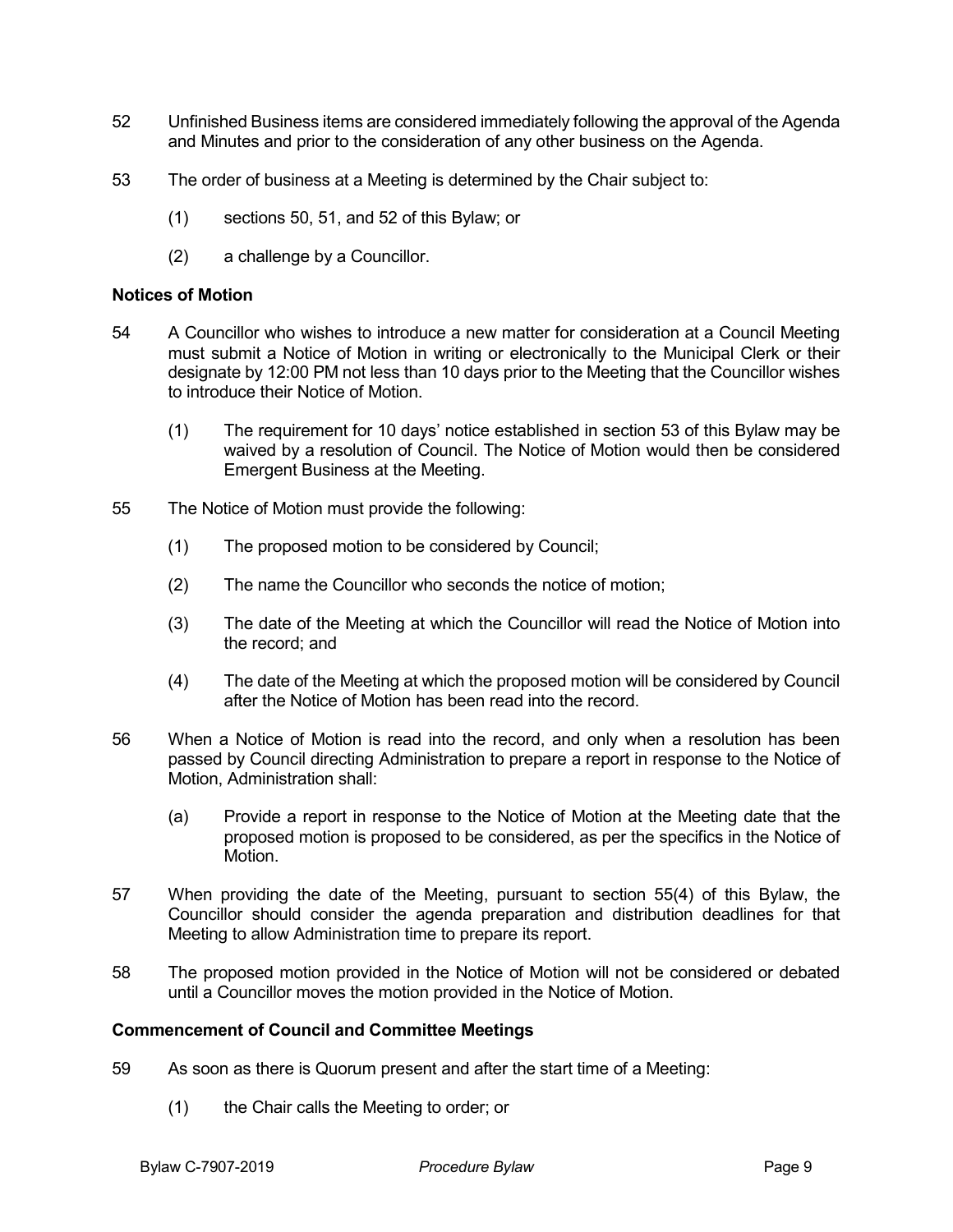- (2) if the Mayor and Deputy Mayor in the case of Council, or the Chair and Vice Chair in the case of a Committee, are not present within 30 minutes after the start time of the Meeting and Quorum is present, the Chief Administrative Officer calls the Meeting to order and the Members present by resolution choose an Acting Chair for the Meeting.
- 60 The Mayor or Deputy Mayor in the case of Council or Chair or Vice Chair in the case of Committee may assume the Chair upon their arrival to the Meeting.

# **Quorum**

- 61 If Quorum is not present within 30 minutes after the start time of the Meeting, the Chief Administrative Officer records the names of the Members present and the Meeting is adjourned until the next Meeting.
- 62 If Quorum is lost at any time during a Meeting, the Meeting is recessed and if Quorum is not achieved within 15 minutes the Meeting is adjourned until the next Meeting.

# **Meeting Proceedings**

- 63 All discussion, questions, and debate at a Meeting must be directed through the Chair.
- 64 No Member may speak unless and until they are recognized by the Chair.
- 65 The Chair rules on Points of Order and Points of Privilege. A ruling by the Chair may be challenged by a Member, in which case a vote is taken by the Members to either uphold or overturn the ruling of the Chair.
- 66 Points of Order, Points of Privilege, rulings made by the Chair, and challenges to a ruling made by the Chair are not recorded in the Meeting Minutes.
- 67 Unless otherwise permitted by the Chair, Members may speak only twice on any Motion, once in debate and once to ask questions. The Chair may allow a Member to speak more than twice on a matter in the following circumstances:
	- (1) to clarify or further explain previous remarks by a Member if misunderstood;
	- (2) in the case of the mover of a Motion, to respond to questions about the Motion directed through the Chair; and
	- (3) to allow the mover to close debate on a Motion after the Chair has allowed for discussion on the Motion and all other Members were provided an opportunity to speak to the Motion.
- 68 Members may speak on a matter for a maximum of ten minutes unless otherwise permitted by the Chair.
- 69 If a Member arrives late to a Meeting, leaves before it is adjourned, or is temporary absent from the Meeting, the Meeting Minutes reflect the absence and its duration.
- 70 If a Member is unable to attend a Meeting, that Member must advise the Chair of their absence and the reasons for their absence, if possible.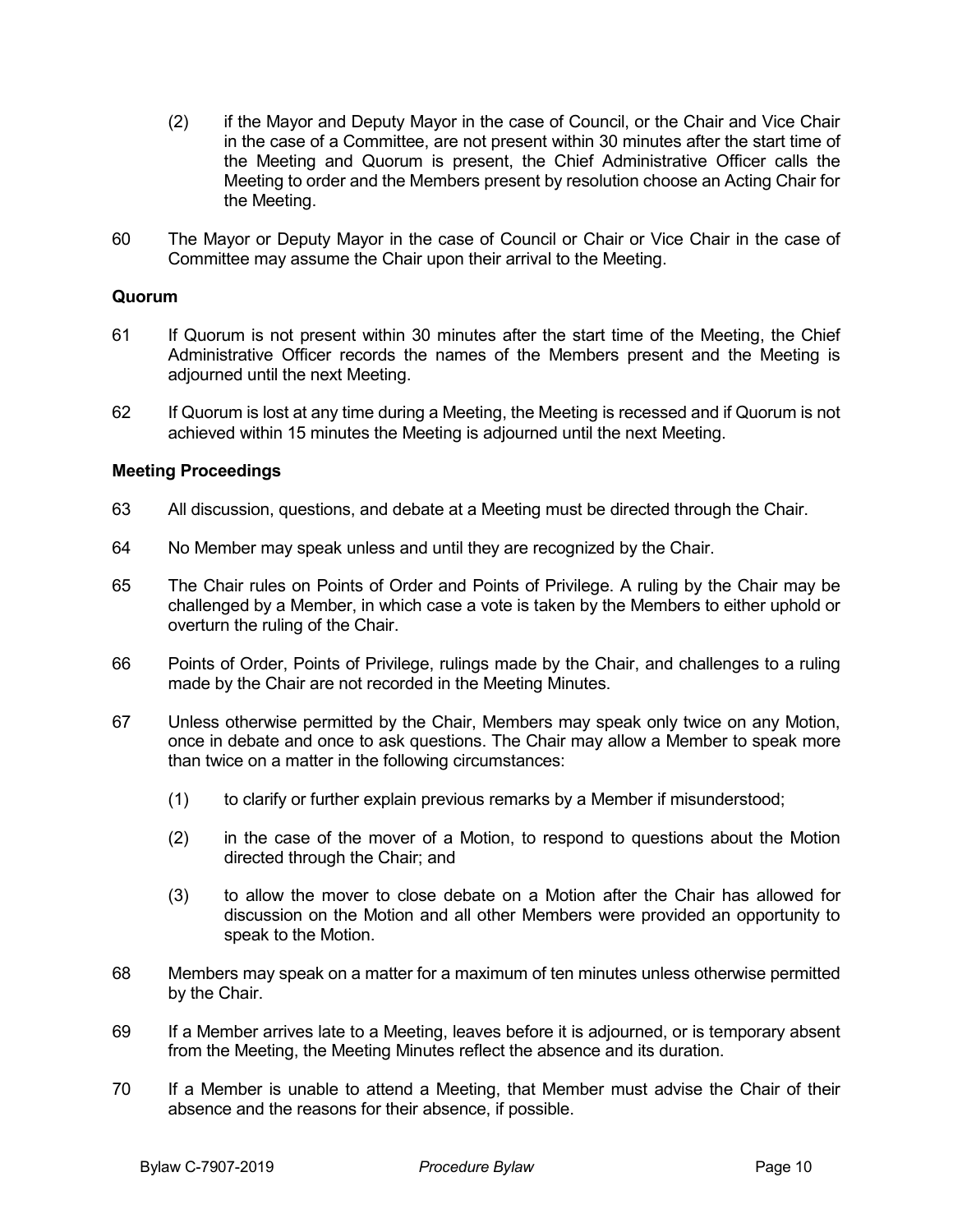# **Public Conduct at Meetings**

- 71 When in attendance at a Council or Committee meeting, members of the public must maintain order, decorum, and quiet and must not:
	- (1) approach or attempt to address Council or the Committee without prior permission being granted; or
	- (2) disturb or interrupt the proceedings of Council or the Committee.
- 72 The Chair may order that a member or members of the public be expelling from the Meeting for disturbing or interrupting the proceedings of Council or the Committee or for otherwise acting improperly during the Meeting.

# **Member Conduct at Meetings**

- 73 When in attendance at Meetings, Members must:
	- (1) speak respectfully and using parliamentary language;
	- (2) be acknowledged by the Chair prior to speaking;
	- (3) respect the rules and proceedings of Council or the Committee;
	- (4) refrain from side conversations when another Member or a member of the public is speaking;
	- (5) respect the decision of the Chair on any ruling, order, question, practice, or interpretation; and
	- (6) abide by the applicable *Code of Conduct Bylaw*.
- 74 A Member who persists in a breach of subsection 73 of this Bylaw, the Chair may request that the Deputy Mayor or Committee Vice Chair move a motion to remove the unruly Member from either the balance of the Meeting or until a time provided in the motion. If the motion passes, the Chair shall direct the Member to leave the Meeting.
- 75 If the Chair fails to follow the provisions of this Bylaw, or of Robert's Rules of Order when necessary, a Member may request that the Deputy Mayor or Committee Vice Chair move a motion to remove the unruly Chair from either the balance of the Meeting or until a time provided in the motion. If the motion passes, the Chair must leave the Meeting.
- 76 If a Member has been directed to leave the Meeting and that Member wishes to provide a satisfactory explanation and apology for their behavior, the Members may by resolution allow the offending Member to remain or return to the Meeting.

# **Public Requests to Address Council or a Committee**

77 Members of the public wishing to address Council or a Committee on an Agenda item that is not a Public Hearing must notify the Chief Administrative Officer of the request to speak, either in writing or verbally, and state the reasons for the request.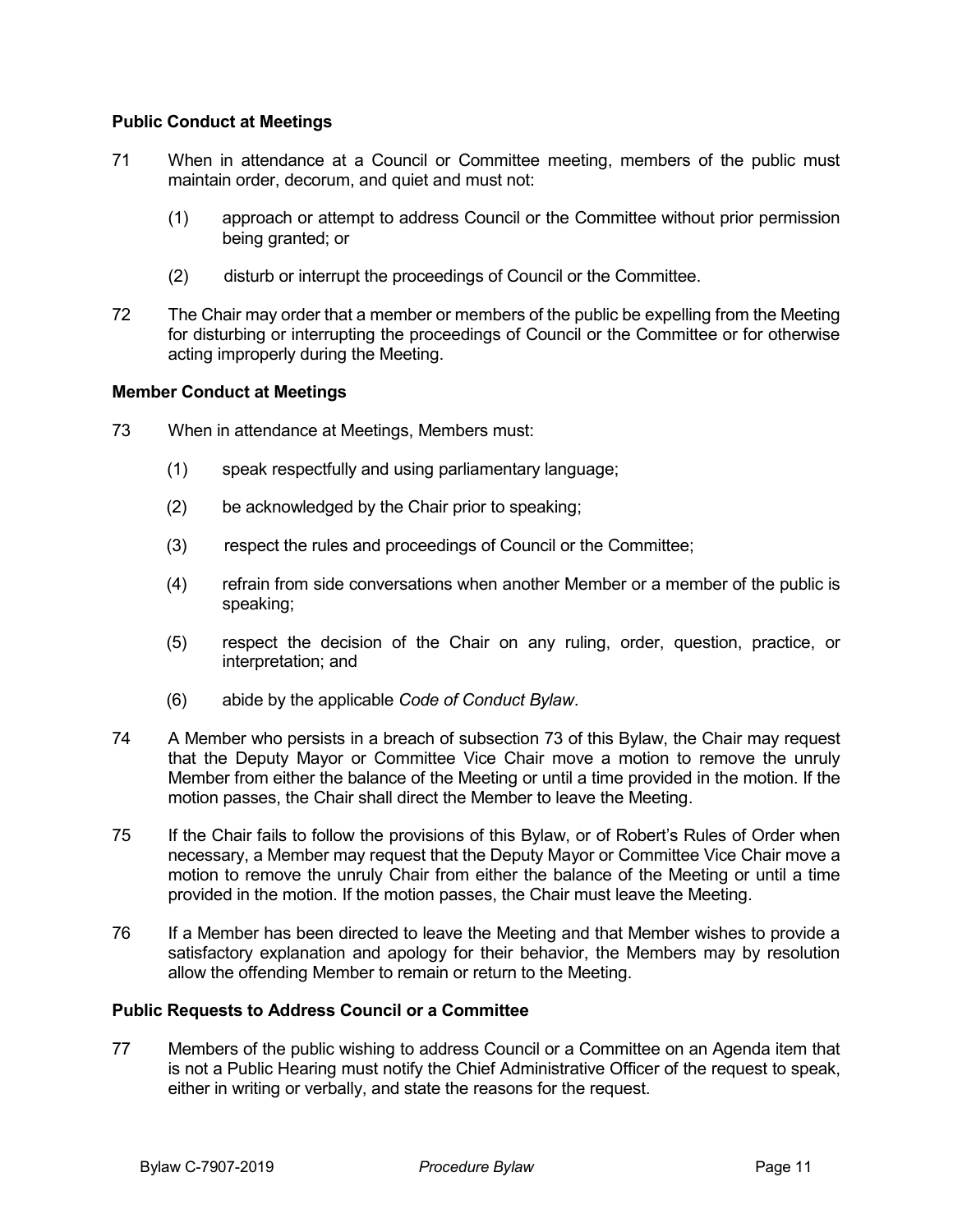- 78 The Chief Administrative Officer advises Council or the Committee of the request to speak and the reasons provided by the requestor.
- 79 Council or the Committee may by resolution permit a member of the public to speak on an Agenda item. Members of the public who are permitted to address Council or the Committee have a maximum speaking time limit of 20 minutes, which may be extended by resolution.

# **Public Requests to Present to Council[14](#page-11-0)**

- 79.1 Community groups, stakeholders, and individuals may request to make a presentation at a Council Meeting.
- 79.2 Presentation requests must be submitted to the Chief Administrative Officer or designate no later than four weeks prior to the Council Meeting at which the presenters wish to present.
- 79.3 All presentation requests must be approved by the Mayor or, in the absence of the Mayor, the Deputy Mayor in order for the presentation to proceed to the requested Council Meeting date. The Mayor or, in the absence of the Mayor, the Deputy Mayor, at their discretion, may refuse or defer a presentation request in the following circumstances:
	- (1) the subject matter of the presentation is related to an active application from the presenters or the presenters intend to submit an application within six months of the presentation date;
	- (2) the subject matter of the presentation is outside of the authority or jurisdiction of Rocky View County;
	- (3) the subject matter of the presentation is more appropriate for a different committee, board, commission, or other body;
	- (4) the presentation is better suited for a different Council Meeting due to the size or scope of the Agenda; or
	- (5) otherwise at the discretion of the Mayor with reasons provided to the presenters.
- 79.4 After a presentation request has been approved by the Mayor, the presentation materials must be submitted to the Chief Administrative Officer by the presenters no later than three weeks prior to the Meeting.
- 79.5 Council may by resolution cancel or defer an approved presentation after the Meeting Agenda has been published if:
	- (1) the presenters introduce new material or amended presentation materials that change the scope of the original presentation request; or
	- (2) otherwise at the discretion of Council.

<span id="page-11-0"></span> <sup>14</sup> Sections 79.1 through 79.6 were added by Bylaw C-8030-2020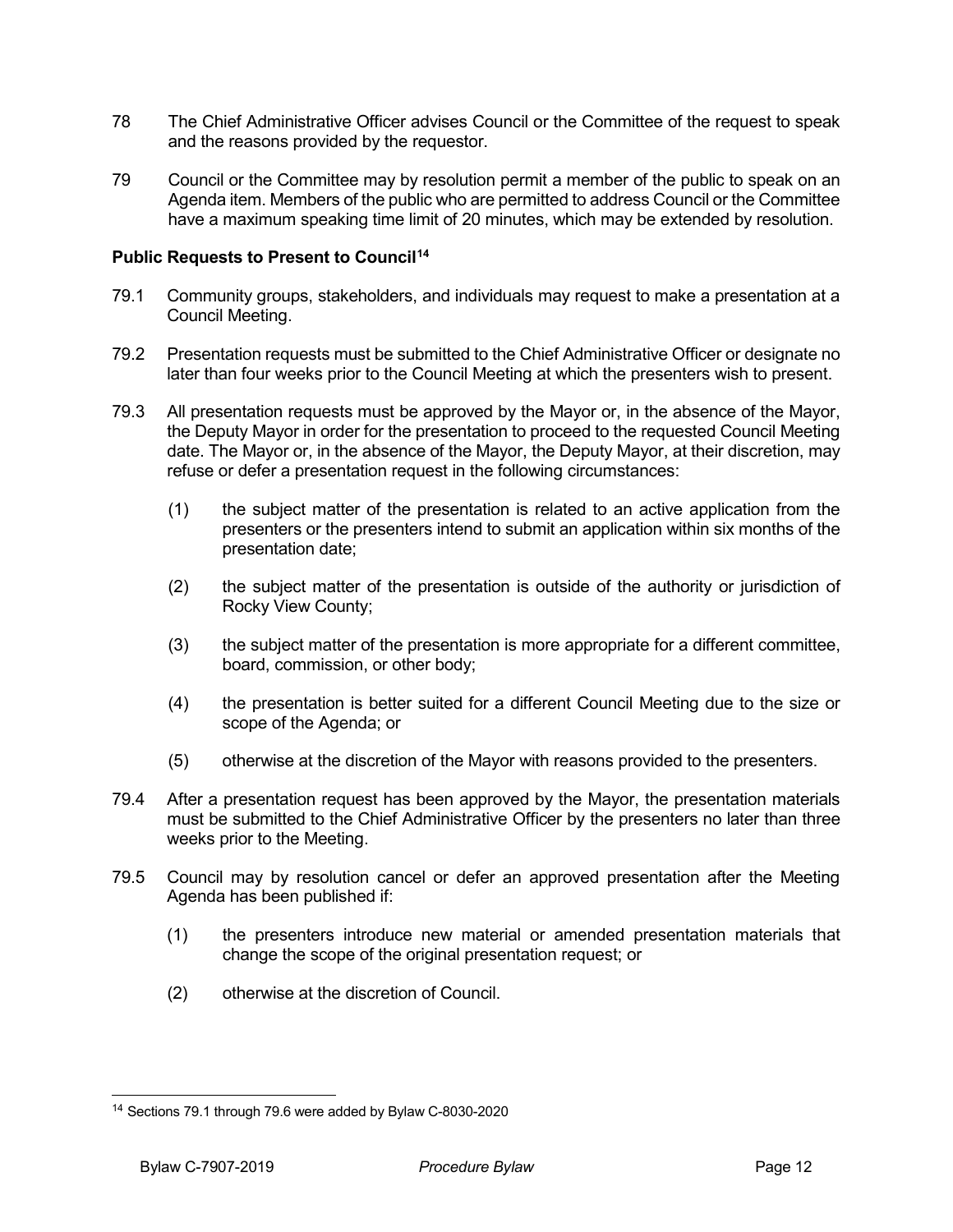- 79.6 Presentations are limited to 20 minutes in duration, unless Council passes a resolution to extend the presentation time limit, and may be followed by questions from Council to the presenters or Administration.
- 79.7 All presentations, discussion, and questions are directed through the Chair and presenters are not permitted to directly ask questions of Council or Administration.

#### **Pecuniary Interests**

- 80 When a Member reasonably believes that they have a Pecuniary Interest in a matter before Council or a Committee, the Member must declare their Pecuniary Interest and abstain from participating in the matter in accordance with the *Municipal Government Act.*
- 81 The Member's declaration and abstention due to a Pecuniary Interest are recorded in the Meeting Minutes.
- 82 A Member who has declared a Pecuniary Interest and abstained from a matter is not considered part of Quorum while that matter is being considered.

#### **Meeting Minutes**

- 83 The Chief Administrative Officer prepares a written record of the proceedings and decisions of all Meetings that includes, but is not limited to, the following:
	- (1) the names of the Members present and absent from the Meeting;
	- (2) the names and times of Members who arrive or leave throughout the course of the Meeting;
	- (3) the names of members of the public who speak in favour and in opposition at a Public Hearing or are permitted to speak to a matter that is not a Public Hearing;
	- (4) a brief description of each matter;
	- (5) all decisions and other proceedings on each matter;
	- (6) all motions, which Member moved each motion, whether each motion was carried or defeated, and any Members who were absent or abstained from the vote on the motion;
	- (7) if a vote is a recorded vote, the names of which Members voted in favour and in opposition to the motion if the result of the vote is not unanimous;
	- (8) any abstentions made by Members and the reasons provided by a Member for an abstention; and
	- (9) the signatures of the Mayor and the Chief Administrative Officer in the case of Council or the signatures of the Chair and the Chief Administrative Officer in the case of a Committee.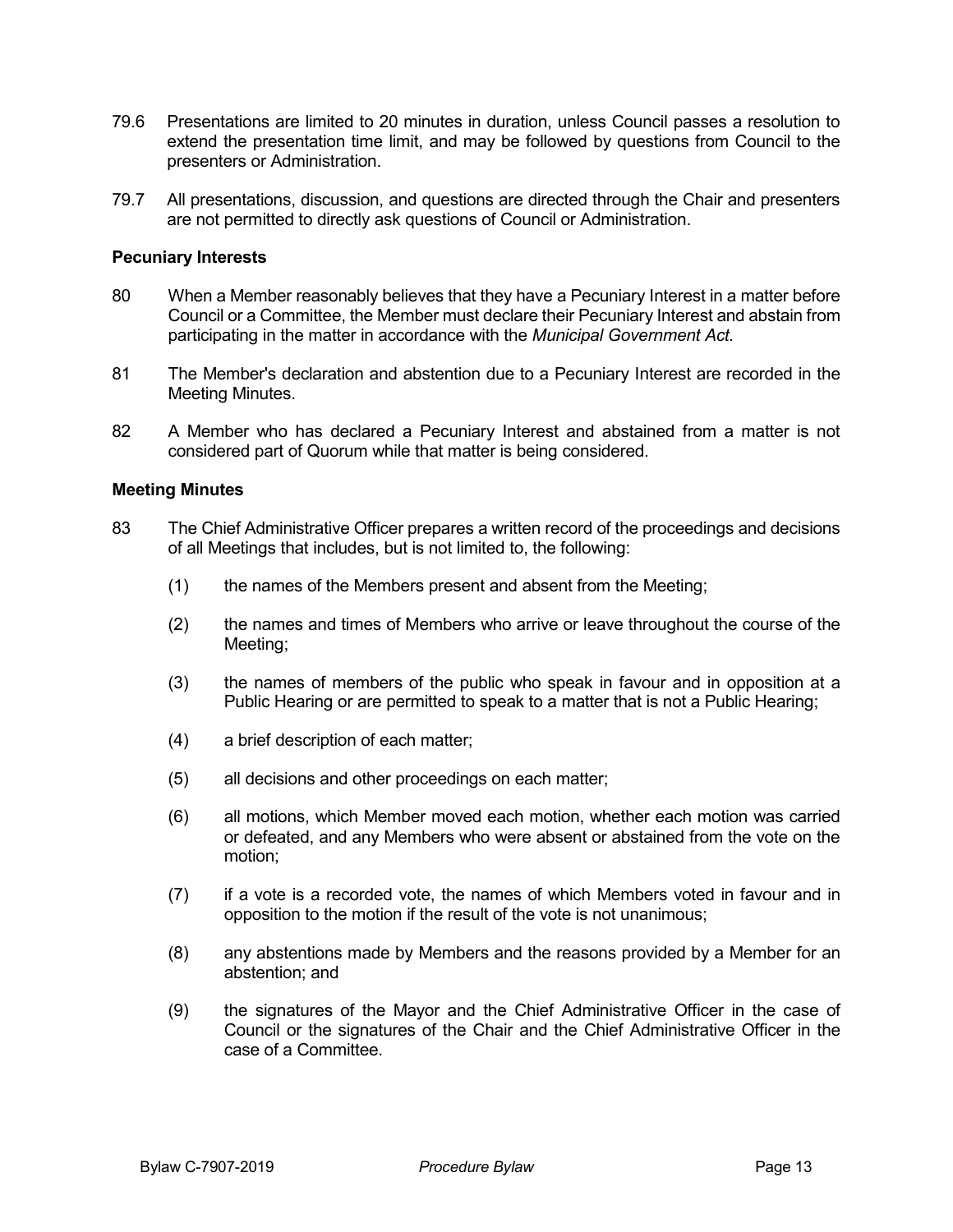# **Recording and Livestreaming Meetings**

- 84 Council Meetings are recorded and livestreamed to the public with the exception of Closed Sessions.
- 85 Committee Meetings may be recorded and livestreamed to the public with the exception of Closed Sessions.
- 86 At the start of a Meeting, the Chair notifies those present that the Meeting is being livestreamed and a recording will be made available on the County's public website after the Meeting is adjourned.
- 87 The Chair may, at any time and at their discretion, direct the termination or interruption of a livestream.
- 88 If there are technical difficulties while livestreaming, the Chair advises those present at the Meeting that the livestream is not available. Notice of the technical difficulties will be provided on the County's public website.
- 89 If there are technical difficulties while livestreaming, an audio or video recording will be used to record the Meeting.
- 90 Meeting recordings will be retained and provided in accordance with Rocky View County's records management bylaws, policies, and procedures.
- 91 Meeting recordings will only be transcribed by Rocky View County if required by the Chief Administrative Officer in connection with any litigation, audit, or investigation or if required under the *Freedom of Information and Protection of Privacy Act.*
- 92 The use of audio or video recording devices by the public or the media during a Meeting is prohibited.

# **Voting**

# Voting Procedures

- 93 Votes are taken as follows:
	- (1) The Chair calls the question on the Motion;
	- (2) The Chair calls for those in favour of the Motion and asks for a show of hands if the electronic voting system is unavailable; and
	- (3) The Chair calls for those opposed to the Motion and asks for a show of hands if the electronic voting system is unavailable.
- 94 After the Chair calls for a vote on a motion, no Member may speak to the motion or move another motion until the results of the vote have been declared.
- 95 Members must cease any distractions and remain in their seats after the voting process begins and until the vote is taken and the results declared.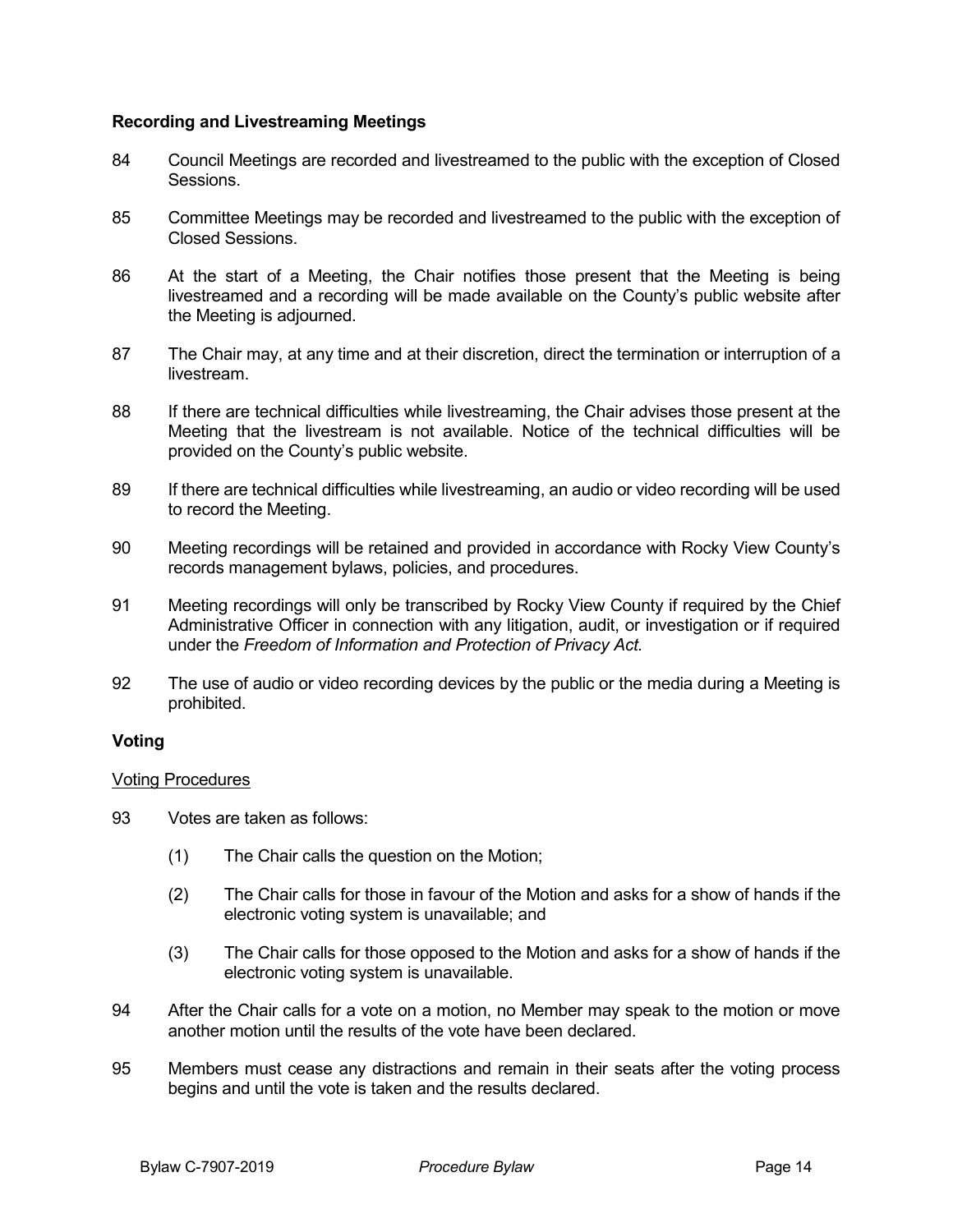- 96 Members vote verbally, by raising their hand, through an electronic voting system, or by another method agreed upon by the Members.
- 97 Every Member present at a Meeting must vote on every matter put to a vote unless a Member is absent from the Meeting or permitted to abstain from voting on the matter;
	- (1) If a motion cannot be voted on because Quorum would be lost due to abstentions, the matter will be forwarded to the next Meeting as Unfinished Business.
- 98 A motion is carried when a simple majority of Members present vote in favour of the motion or, when otherwise required by this Bylaw, the required number of Members vote in favour of the motion.
- 99 A motion is defeated when it does not receive the required number of votes in favour or if the vote results in a tie.
- 100 Members are only permitted to change their vote on a motion if the request is made by the Member at the same Meeting that the vote was held and if all Members present unanimously agree to the change.
- 101 Unless a vote is a recorded vote, the Meeting Minutes show the name of the Member who moved the motion and whether it was carried or defeated.

#### Recorded Votes

- 102 Before a vote on a motion is taken, a Member may request that the results of the vote be recorded.
- 103 When a vote is a recorded vote, the Meeting Minutes show the names of the Member who moved the motion, who voted in favour and in opposition to the motion, who abstained or were absent from the vote, and whether the motion was carried or defeated.

# **Motions**

#### General Motion Provisions

- 104 Unless otherwise determined by the Chair, no matter may be debated or voted on by Council or a Committee unless it is in the form of a motion that has been verbally moved by a Member.
- 105 A Member may move a motion regardless of whether the Member intends to support the motion and without requiring the motion to be seconded by another Member.
- 106 Motions may be displayed to Council or a Committee prior to the vote on the motion, and the Chair may request that a motion be submitted by a Member in writing or electronically.
- 107 The Chair must not call for a vote on a motion until the Members and the Municipal Clerk are clear on how the motion reads.
- 108 Motions that bring a matter before Council or a Committee are known as main motions. When a main motion has been moved and is being considered, a Member cannot make another motion except to: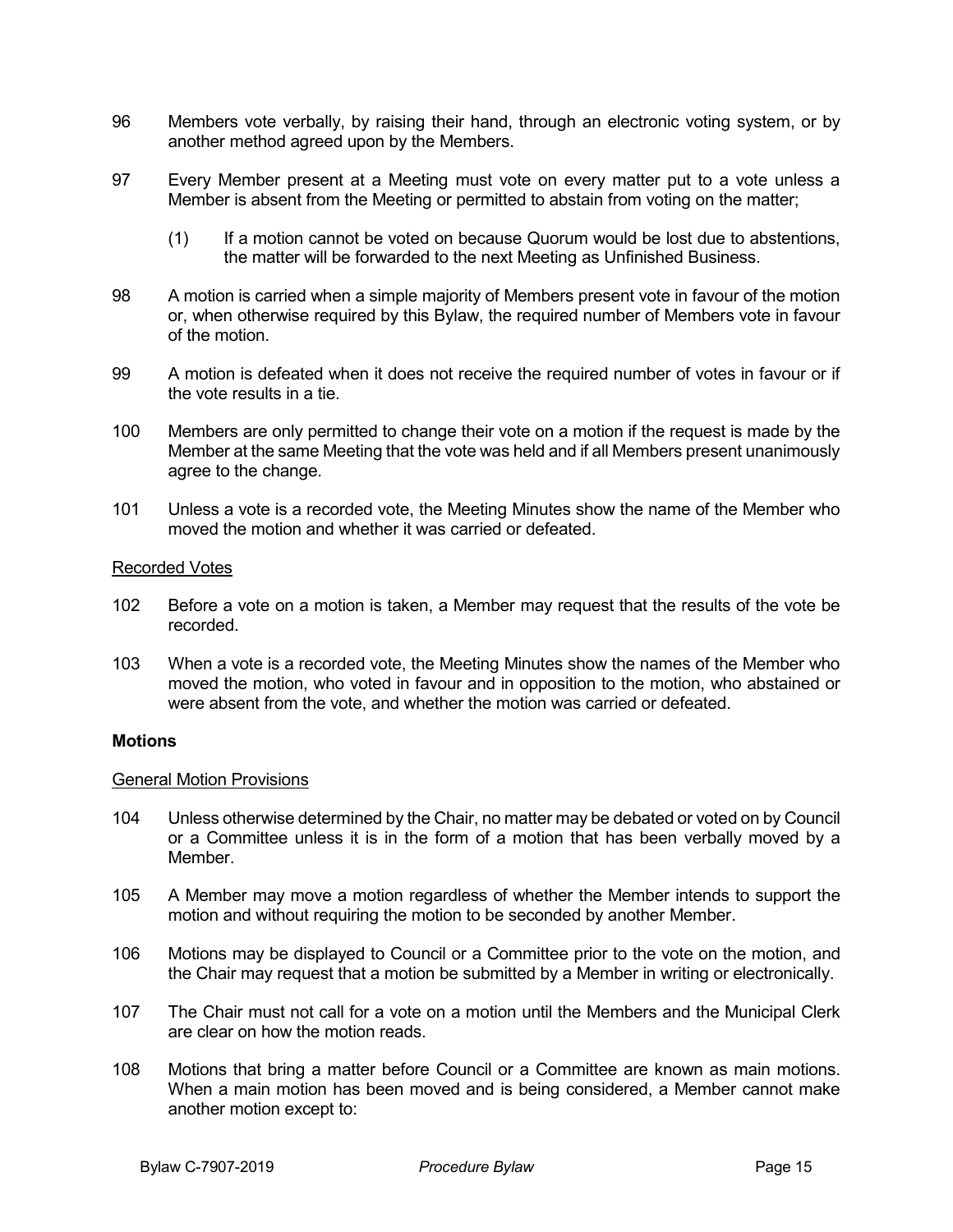- (1) move a subsidiary motion which is applied to another motion for the purpose of modifying it, delaying acting on it, handing its consideration, or disposing of it;
- (2) move a privileged motion which relates to the rights or privileges of the organization or individual members rather than to particular items of business. They are of such urgency that they are entitled to immediate consideration; or
- (3) move an incidental motion which are made in response to a variety of situations that may arise during the consideration of a pending question. They must be resolved before business can continue. They have no rank.

# Withdrawing Motions

- 109 After a motion has been verbally moved by a Member, the motion becomes the property of Council or the Committee as a whole and may only be withdrawn by the mover with the unanimous consent of the Members present.
- 110 Withdrawn motions are not recorded in the Meeting Minutes.

#### Severing Motions

- 111 If a motion includes two or more recommendations, the Chair or a Member may request, prior to the vote on the motion, that the motion be severed and debated and voted on individually.
- 112 The mover of the original motion is considered the mover of any severed motions.

#### Friendly Amendments to Motions

- 113 After a motion has been verbally moved by a Member, the motion becomes the property of Council or the Committee as a whole. A Member may make minor changes to the wording of the motion, or accept any minor changes proposed by another Member, if the changes do not alter the intent of the Motion and the Members present must unanimously consent to the changes.
- 114 Friendly amendments may be proposed by a Member or requested by a Member while speaking on or debating a motion.
- 115 If a friendly amendment is not accepted by the mover of the motion or does not receive the unanimous consent of the Members present, then a Member may move a motion to amend the motion.
- 116 Friendly amendments are not recorded in the Meeting Minutes, and the mover of the original motion is still considered the mover after any friendly amendments are made to the motion.

#### Amending Motions

- 117 A Member may move to amend a motion after it has been moved and prior to the vote on the motion, except for the following types of motions which cannot be amended:
	- (1) motion to refer;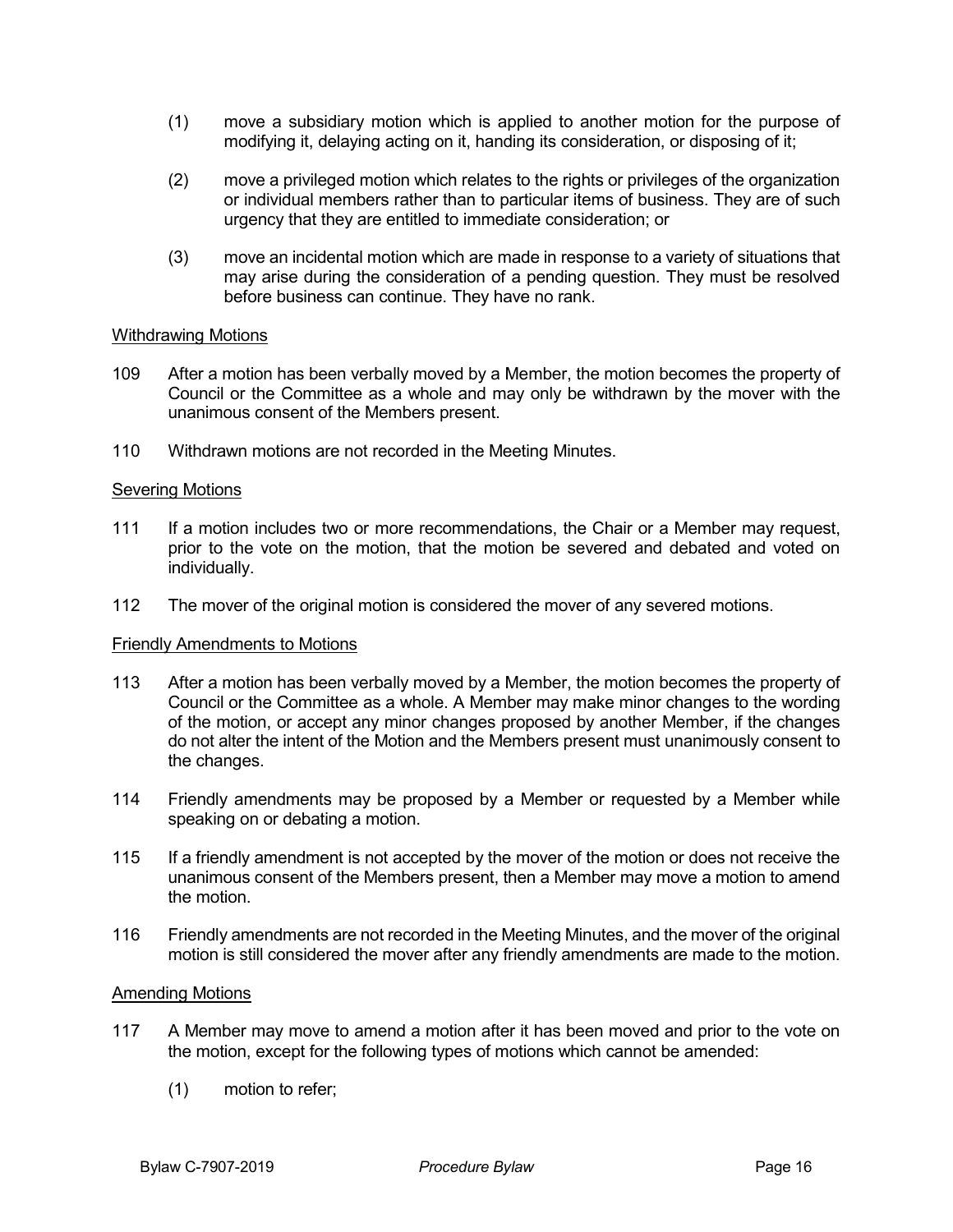- (2) motion to table, except as to the time provided in the main motion;
- (3) motion to adjourn;
- (4) motion for the first or third reading of a bylaw; or
- (5) motion to permit the consideration of third reading of a bylaw.
- 118 A Member cannot move an amendment to a motion that does not relate to the subject matter of the motion or is contrary to the motion.<sup>[15](#page-16-0)</sup>
- 119 A Member may move an amendment to an amendment provided that the amendment to the amendment is relevant to the subject matter of the amendment and not contrary to the amendment.
- 120 Only one amendment to a motion and only one amendment to an amendment are permitted at the same time.
- 121 The amendment to the amendment must be considered before the amendment to the motion is considered, and all amendments are considered in reverse order in which they were moved, resulting in the main motion only being considered after all pending amendments have been considered.
- 122 A Member who moved a motion may only amend that motion through a friendly amendment and cannot move an amendment to the motion.

# Motions Out of Order

- 123 The Chair may rule that a motion or an amendment to a motion is out of order, subject to a challenge of the ruling by a Member.
- 124 When ruling that a motion is out of order, the Chair must cite the applicable rule or authority without further comment.
- 125 Motions that are ruled by the Chair to be out of order are not considered or voted on by Council or the Committee.
- 126 When ruling whether a motion is out of order, the Chair may consider, but is not limited to considering, the following:
	- (1) the Chair may deem a motion to be out of order if it is a motion to refer that has the same effect as defeating the motion (for example, due to time constraints);
	- (2) the Chair may deem a motion to be out of order if a similar motion was considered and voted on within the previous six months and without first reconsidering the original motion;
	- (3) the Chair may deem a motion to be out of order if it conflicts with established procedures or is contrary to the privileges of Members; and

<span id="page-16-0"></span> <sup>15</sup> Bylaw C-8071-2020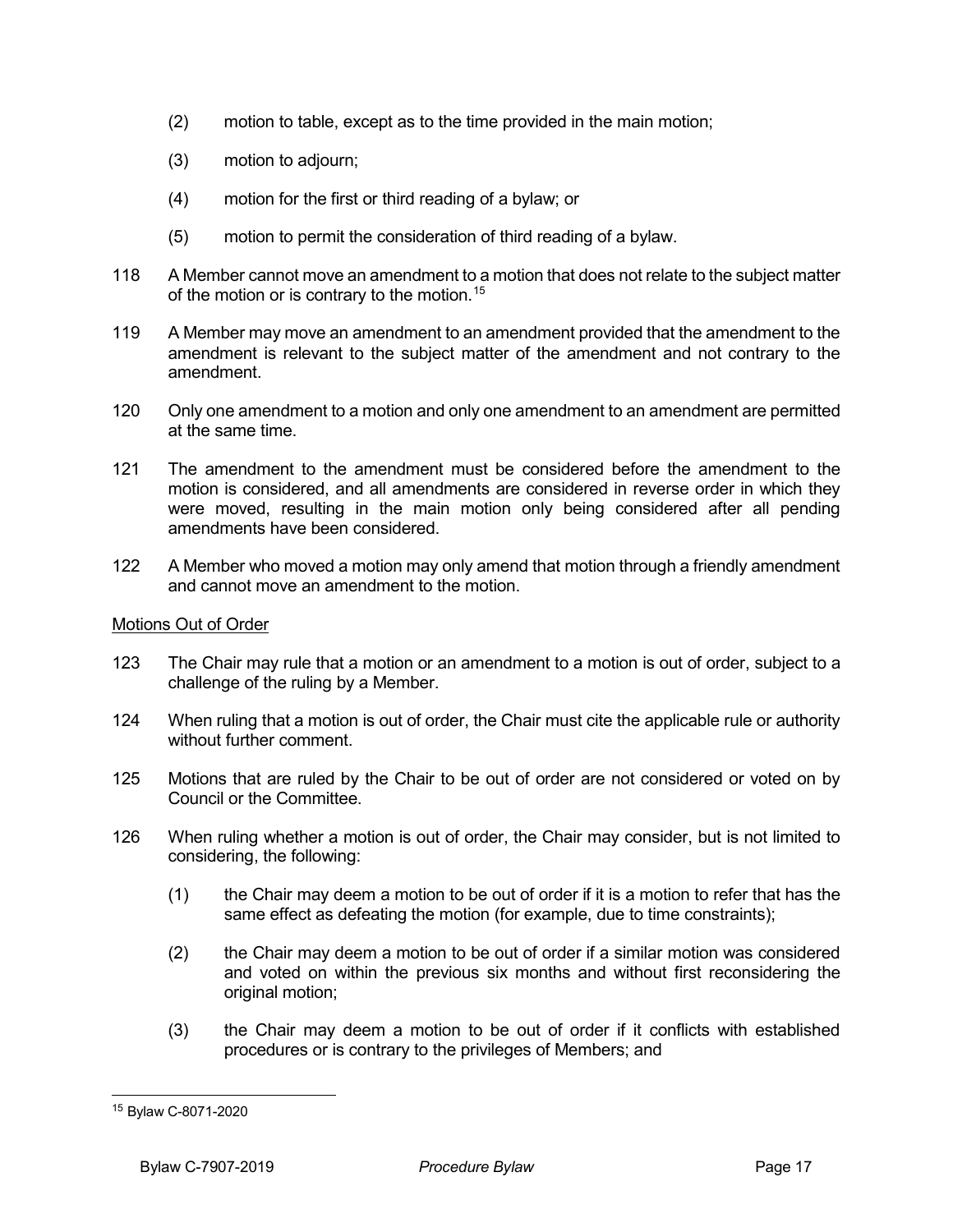(4) a motion containing several different or distinct recommendations is not out of order for that reason alone.

# Debating Motions and Closing Debate

- 127 After a motion has been moved by a Member, each Member is provided an opportunity to speak on the motion before it is voted on unless a motion is passed to end or limit debate on the motion.
- 128 Unless a resolution is passed to extend the time limit of debate, no Member may speak on a motion, including asking questions and debate but excluding any responses to those questions or debate, for longer than:
	- (1) five minutes on a main motion;
	- (2) three minutes on an amendment to a motion; or
	- (3) three minutes for closing debate on a motion or an amended to a motion.
- 129 Members cannot interrupt while another Member is speaking except when a Member:
	- (1) has exceeded their time limit to speak;
	- (2) raises a Point of Privilege;
	- (3) raises a Point of Order; or
	- (4) challenges a ruling of the Chair.
- 130 While a motion is being debated and considered, no other motion may be made except for the following:
	- (1) Amend the motion;
	- (2) Amend the amendment to the motion;
	- (3) Refer the main motion;
	- (4) Table the main motion;
	- (5) Call the question;
	- (6) Move a motion which has privilege, that is:
		- (a) A motion to recess;
		- (b) A motion to adjourn;
		- (c) A motion to set time for adjournment;
		- (d) A point of privilege;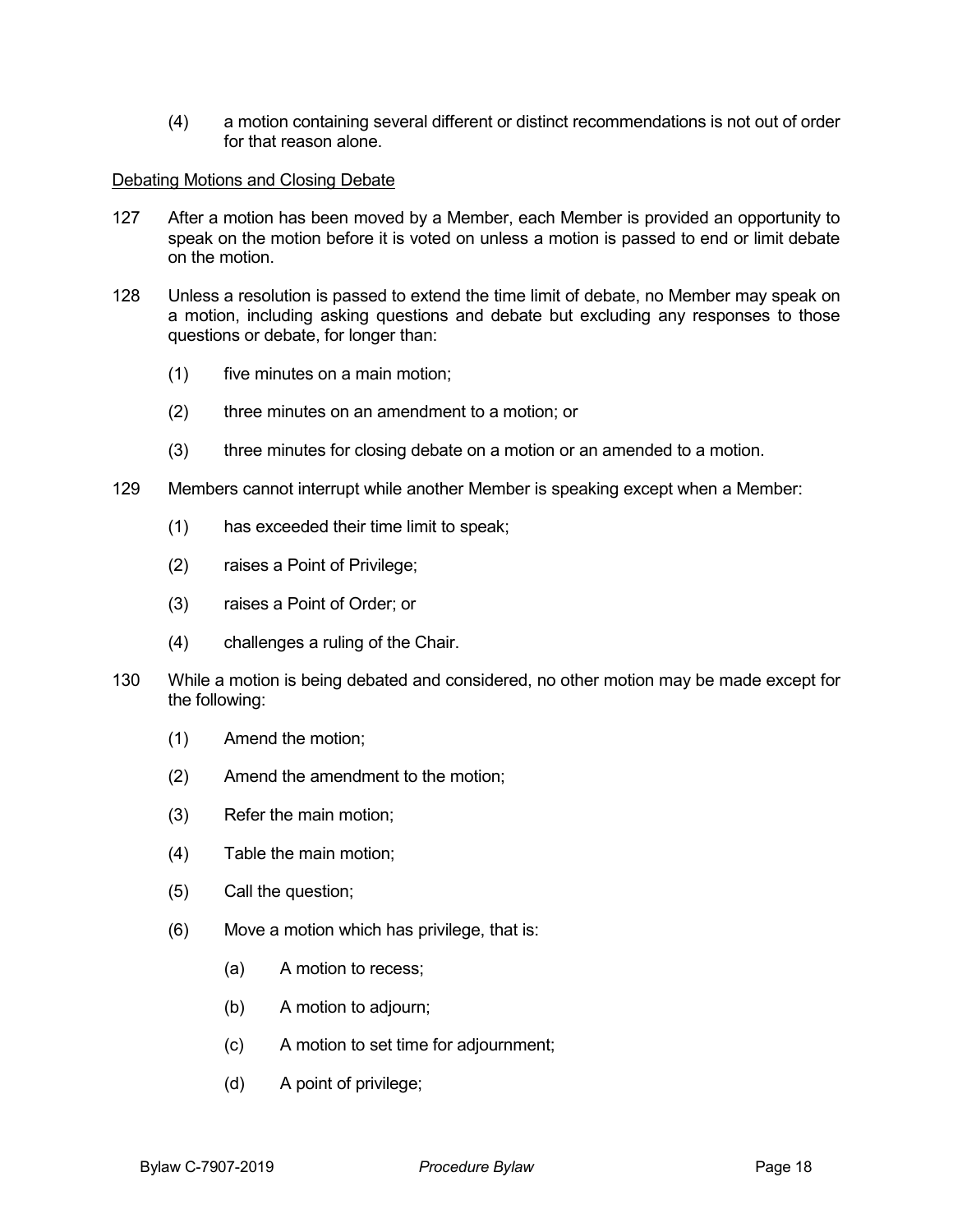- (7) Motion to limit or extend debate.
- 131 Before debate is closed and the vote on a motion is called, and without interrupting a speaker, a Member may request that the motion be read aloud, displayed at any time during debate, or ask clarifying questions that:
	- (1) relate directly to the debate on the motion;
	- (2) contain no argument; and
	- (3) introduce no new material.
- 132 The Member who moved a motion may close debate on the motion after all other Members have been provided an opportunity to speak on the motion.
- 133 After the Member has closed debate on the motion, the Chair immediately calls for a vote on the motion. After the vote on the motion has been called, no Member may debate or speak on the motion further except to request that the motion be read aloud or displayed.

#### Specific Motion Provisions

#### *Privileged Motions*

- 134 The following motions are considered privileged motions:
	- (1) a motion to recess;
	- (2) a motion to adjourn;
	- (3) a motion to set a time for adjournment; and
	- (4) a point of privilege.

# *Motion to Recess*

- 135 The Chair may recess the meeting for a specific period of time and call the meeting back to order without requiring a motion.
- 136 A Member may move that the meeting be recessed for a specific period of time. After the meeting is called back to order, business is resumed at the point where it was interrupted.

# *Motion to Adjourn*

- 137 A Member may move to adjourn the meeting at any time, except when:
	- (1) a Member has the floor or is speaking on a motion;
	- (2) a vote has been called on a motion;
	- (3) a vote on a motion is being conducted;
	- (4) the Meeting is in a Closed Session; or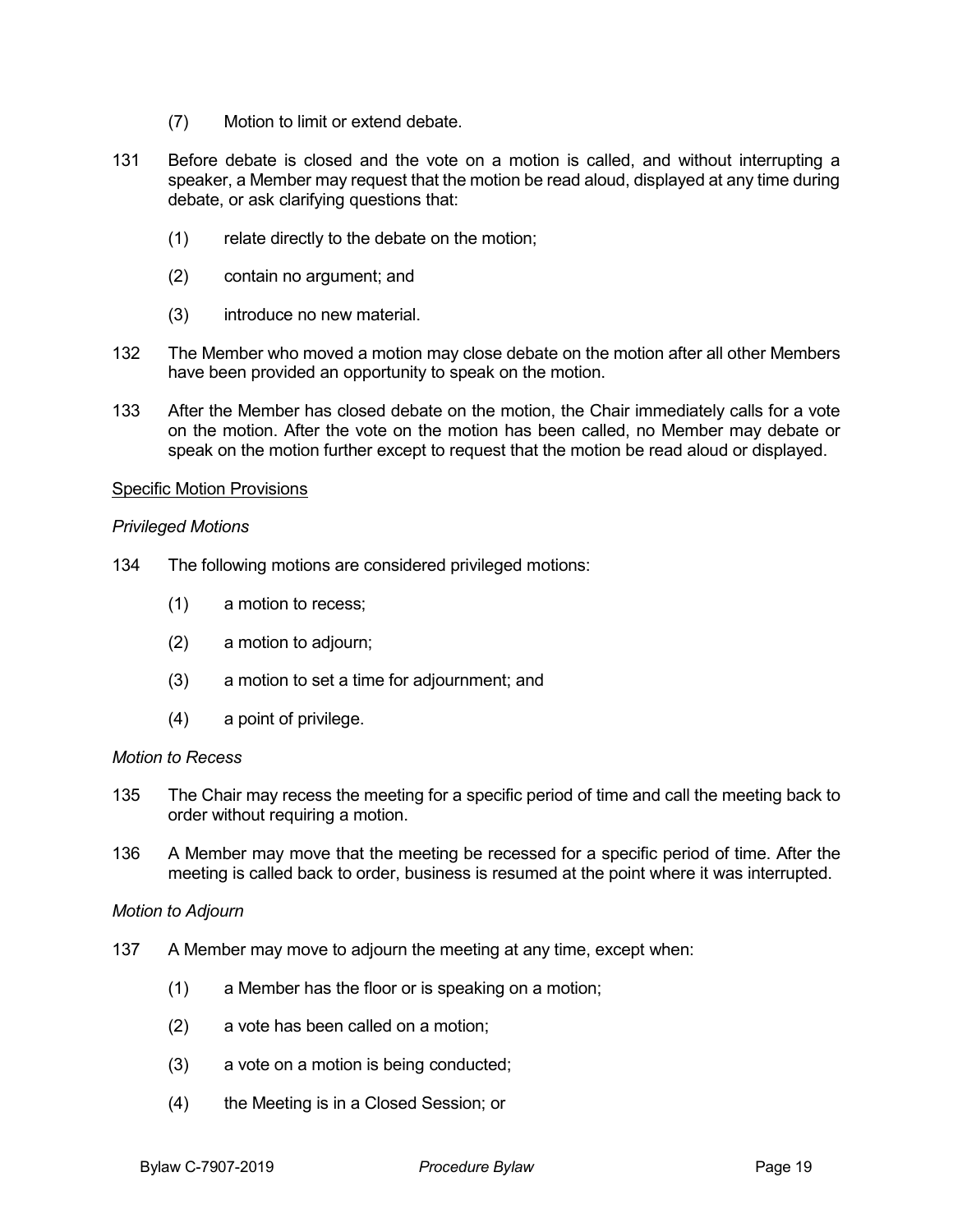- (5) a previous motion to adjourn has been defeated and no other intermediate business or proceeding has occurred since the motion to adjourn was defeated.
- 138 Motions to adjourn are non-debatable and are voted on without comment or amendment.

# *Motion to Limit or End Debate*

- 139 A Member may move to limit or end debate on a motion. Motions to limit or end debate:
	- (1) are not debatable;
	- (2) must be passed by Resolution; and
	- (3) may only be amended as to the limit to be placed on debate.
- 140 A Motion to limit or end debate takes precedence, but does not have privilege, over other motions except for a motion to table or a motion with privilege.

#### *Motion to Refer*

- 141 A Member may move to refer any matter or motion to Administration, a Committee, or other body for further investigation, consideration, and report. A motion to refer:
	- (1) is debatable;
	- (2) precludes all further amendments to a motion;
	- (3) may only be amended as to what body the motion is to be referred or any instructions or direction included in the referral.

#### *Motion to Receive as Information*

- 142 A Member may move to receive an item, matter, report, presentation, recommendation, or other thing as information.
- 143 A motion to receive as information is made as acknowledgement and to retain the item, matter, report, presentation, recommendation, or other thing in the corporate record without taking additional action.

# *Motion Arising*

- 144 A Member may move an arising motion only if:
	- (1) the motion arising is directly related to a matter or motion that has just been considered; and
	- (2) the motion arising is moved before another matter or motion is brought forward.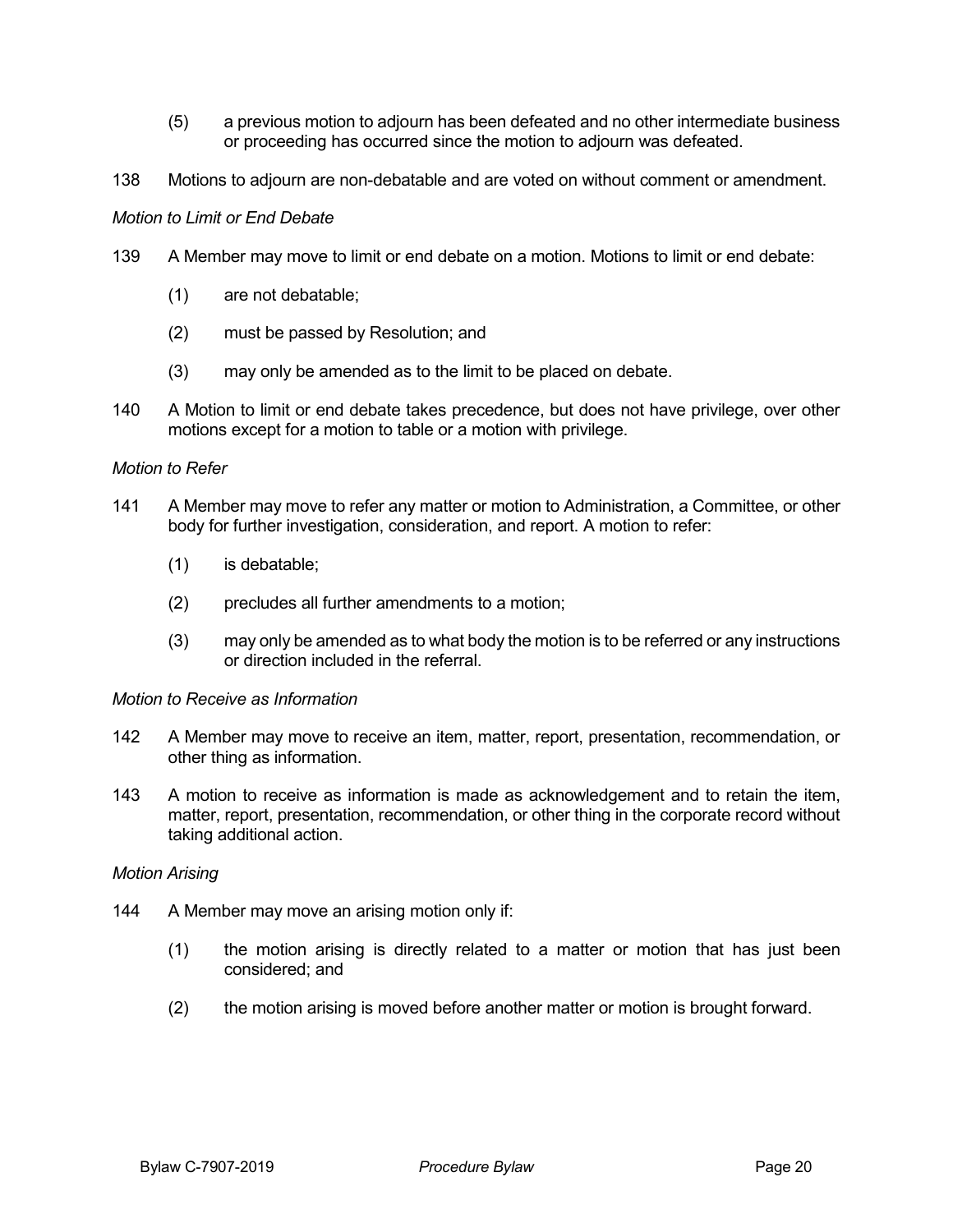# *Motion to Table*

- 145 A Member may move to table a matter or motion and all pending amendments to the motion either temporarily or indefinitely (*sine die*) with the intention of bringing the matter or motion back for consideration at a later date or time. A motion to table:
	- (1) must include either a set date or time or be made *sine die* (without a set date or time);
	- (2) is only debatable with respect to the date or time;
	- (3) takes precedence over other motions related to the matter or motion being tabled; and
	- (4) cannot be amended.
- 146 A matter or motion that has been tabled to a set date must not be considered before the date or time indicated in the motion to table except by Resolution.

# *Motion to Lift from the Table*

- 147 A matter or motion that has been tabled is brought back exactly as they were when they were laid on the table, including all related motions and amendments.
- 148 If the motion to table included a set date for return, the matter or motion is added to the Meeting Agenda on that date without the requirement for a motion to lift from the table.
- 149 If the motion to table included a set time for return later in the same meeting or was made *sine die*, the matter or motion must be lifted from the table by resolution before consideration of the tabled matter or motion begins. A motion to lift from the table:
	- (1) may only be made when no other motion is on the floor;
	- (2) cannot be debated or amended;
	- (3) may be made at a Regular Meeting but not at a Special Meeting, unless notice of the tabled matter or motion was provided in the notice of the Special Meeting.
- 150 If a motion to lift from the table is defeated, a subsequent motion to lift from the table may only be made again after other business is considered.
- 151 When a matter or motion that was tabled *sine die* is brought back to a future Meeting, it must be accompanied by a new report from Administration containing a recommendation to lift the matter or motion from the table.
- 152 Except for matters or motions tabled *sine die*, if a tabled matter or motion is not lifted from the table within one year, or is not lifted from the table before the next Election, it cannot be lifted from the table and may only be made as a new motion.

#### *Motion to Reconsider*

153 A Member may move to reconsider a motion previously passed or defeated provided that: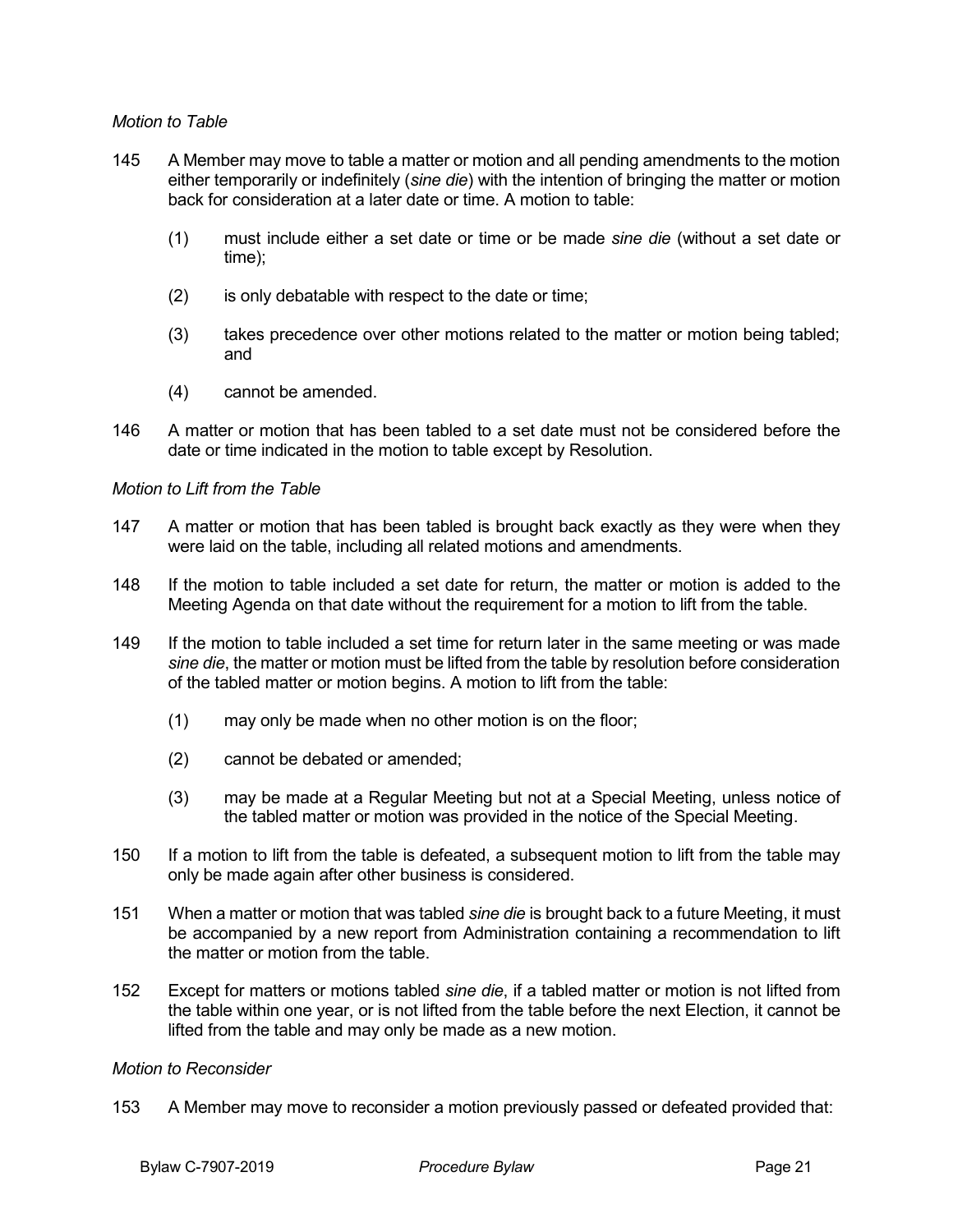- (1) the motion to reconsider is made at the same meeting that the original motion was made; and
- (2) the motion to reconsider is moved by a Member who voted on the prevailing side of the original motion; or
- (3) a Notice of Motion is submitted, prior to the Meeting at which it is to be considered, in which a Member sets out what special or exceptional circumstances warrant reconsideration of the original motion; and
- (4) the original motion has not already been acted upon.
- 154 The requirement for a Notice of Motion for a motion to reconsider may be waived by Special Resolution.
- 155 A motion to reconsider is debatable only if the motion to be reconsidered is debatable.
- 156 A motion cannot be reconsidered if:
	- (1) six months has passed since the original motion was considered; or
	- (2) an Election was held since the original motion was considered.
- 157 The following motions cannot be reconsidered:
	- (1) a motion which created a contractual liability or obligation cannot be reconsidered, altered, varied, revoked, rescinded, or replaced except to the extent that it does not attempt to void or interfere with the liability or obligation;
	- (2) a motion to adjourn, to set a time for adjournment, or to recess;
	- (3) a motion to close nominations for an appointment;
	- (4) a request to sever a motion containing multiple recommendations, proposals, or actions;
	- (5) a Point of Order, Point of Privilege, or Point of Information;
	- (6) a motion to suspend a rule or rules contained in this Bylaw;
	- (7) a motion to table or to lift from the table;
	- (8) a motion to adopt the Agenda;
	- (9) permission to withdraw a motion;
	- (10) a motion to rescind a reading of a bylaw;
	- (11) a motion to provide first or third reading of a bylaw; and
	- (12) a motion to reconsider a motion.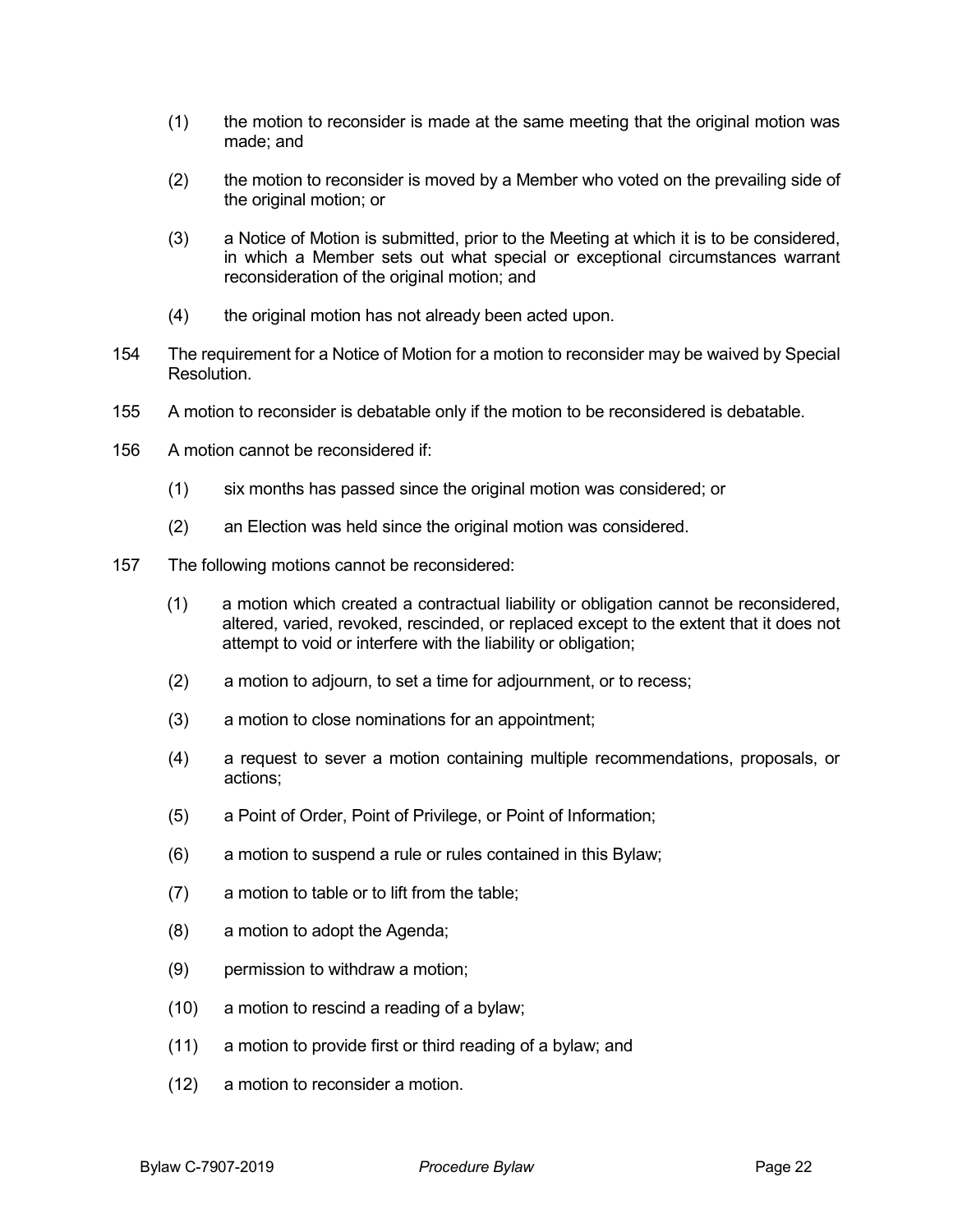# *Motion to Rescind*

- 158 A Member may move to rescind a motion previously passed. If passed, the motion to rescind renders the original motion null and void.
- 159 A Member must submit a Notice of Motion to rescind a motion if that motion was considered at a previous Meeting and the same matter is not included on the Agenda.
- 160 A motion to rescind does not undo any actions that have been taken as a result of the original motion being passed.
- 161 A motion to rescind is debatable only on the merits of the original motion that is proposed to be rescinded.

# *Motion to Move into a Closed Session*

162 A Member may move a motion to move into a Closed Session. A motion to move into a Closed Session must be in accordance with the provisions of the *Municipal Government Act* and the *Freedom of Information and Protection of Privacy Act*.

# **Public Hearings**

# General Public Hearing Provisions

- 163 Public Hearings are held when required by the *Municipal Government Act* or any other legislation or when Council directs that a matter be considered through a Public Hearing.
- 164 Public Hearings are held at Regular or Special Council Meetings.
- 165 When a Public Hearing is required to be held on a proposed bylaw or resolution, the Public Hearing will be held after first reading and prior to second reading of the proposed bylaw or prior to a vote on the proposed resolution.
- 166 Public Hearings are advertised in accordance with the *Municipal Government Act* and any applicable Rocky View County bylaws, policies, and procedures.

# Written Submissions, Audio/Video Submissions, and Verbal Presentations<sup>[16](#page-22-0)</sup>

- 167 Public Hearing advertisements must include an outline of the process for providing written submissions and audio/video submissions and must provide a deadline for submitting written submissions to be included in the Agenda and provided to Council as part of the Public Hearing.
- 168 In order to be included in the Agenda and provided to Council as part of a Public Hearing, written submissions must be received prior to the advertised submission deadline and include the following:
	- (1) the name and legal or municipal address of the signatories; and

<span id="page-22-0"></span> <sup>16</sup> Bylaw C-8216-2021 – Sections 167 and 169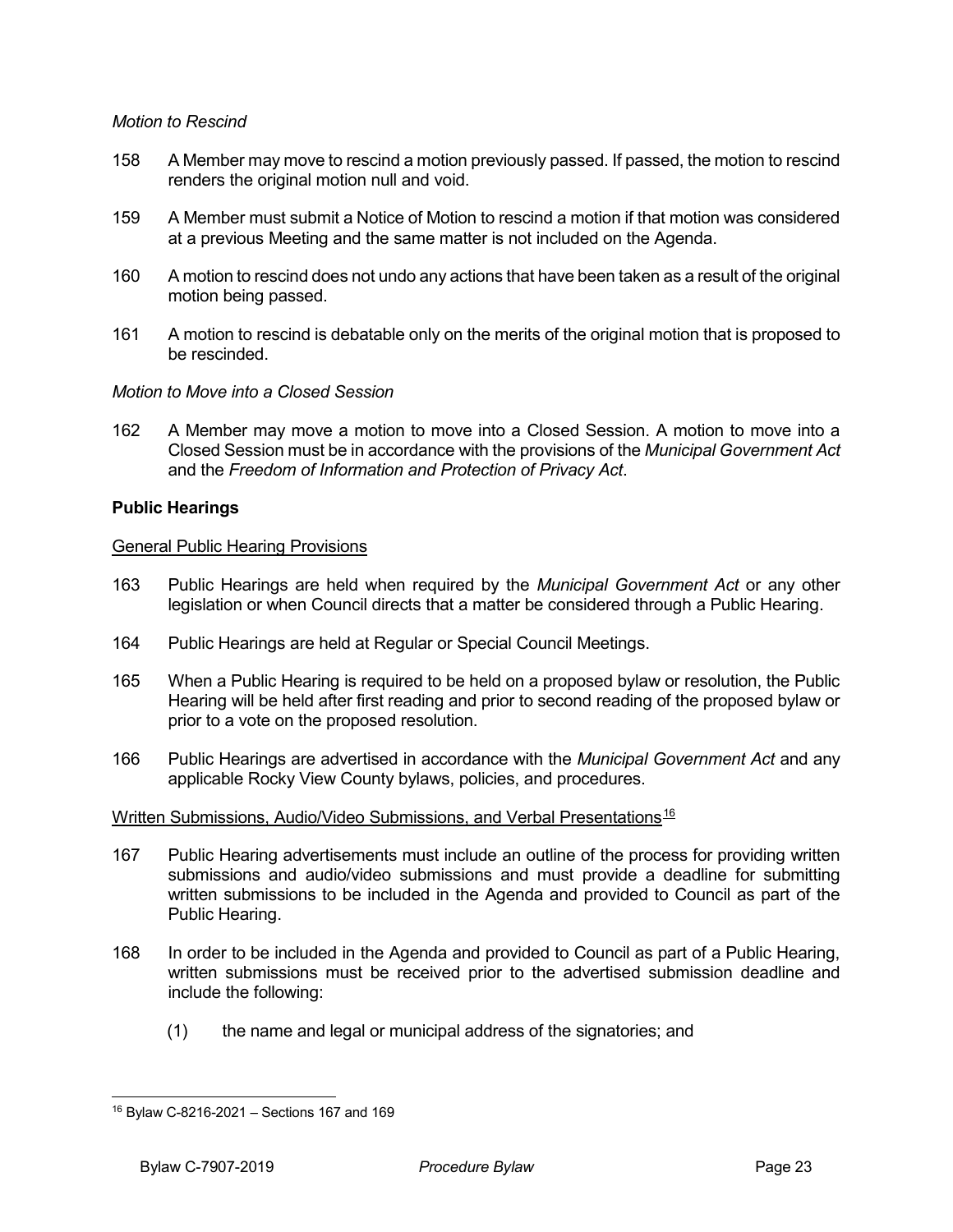- (2) how each signatory is affected by the subject matter of the Public Hearing.
- 169 Written submissions received after the advertised submission deadline will be accepted by Rocky View County and may be provided to Council as part of the Public Hearing, if approved through a resolution of Council.
- 170 Written or audio/visual submissions containing the following will not be accepted by Rocky View County or provided to Council as part of the Public Hearing:
	- (1) personal attacks or derogatory or defamatory statements; or
	- (2) statements that promote discrimination against a person or class of persons, or is likely to expose a person or class of persons to hatred or contempt, in accordance with provisions of the *Human Rights Act*.
- 171 An individual or group may provide a verbal presentation to Council at a Public Hearing which may include a written component as part of the presentation.

# Group Submissions and Presentations<sup>[17](#page-23-0)</sup>

- 172 A group may provide a written submission, audio/video submission or verbal presentation to Council as part of a Public Hearing in accordance with the following provisions:
	- (1) the group submission or presentation is signed by three or more persons who claim to be affected by the subject matter of the Public Hearing who have agreed to put forward a common interest or concern on that subject matter;
	- (2) if a group wishes to provide a verbal presentation to Council at a Public Hearing, the group must designate one individual as its spokesperson to be solely responsible for presenting on behalf of the group; and
	- (3) if a written submission is received from a group and the group also wishes to provide a verbal presentation at a Public Hearing, Council will only hear from the designated spokesperson of the group and will only hear new information not already contained in the group's written submission.

# Presenting at a Public Hearing<sup>[18](#page-23-1)</sup>

- 173 Individuals or groups who wish to present in-person at a Public Hearing should register on the designated sign-in sheet as either in support or in opposition of the proposed bylaw, resolution, or other thing subject to the Public Hearing.
- 174 When addressing Council at a Public Hearing in person or via audio/video submission, the person present must state:
	- (1) their name and legal or municipal address;

<span id="page-23-0"></span> <sup>17</sup> Bylaw C-8216-2021

<span id="page-23-1"></span><sup>18</sup> Bylaw C-8216-2021 – Sections 173 and 174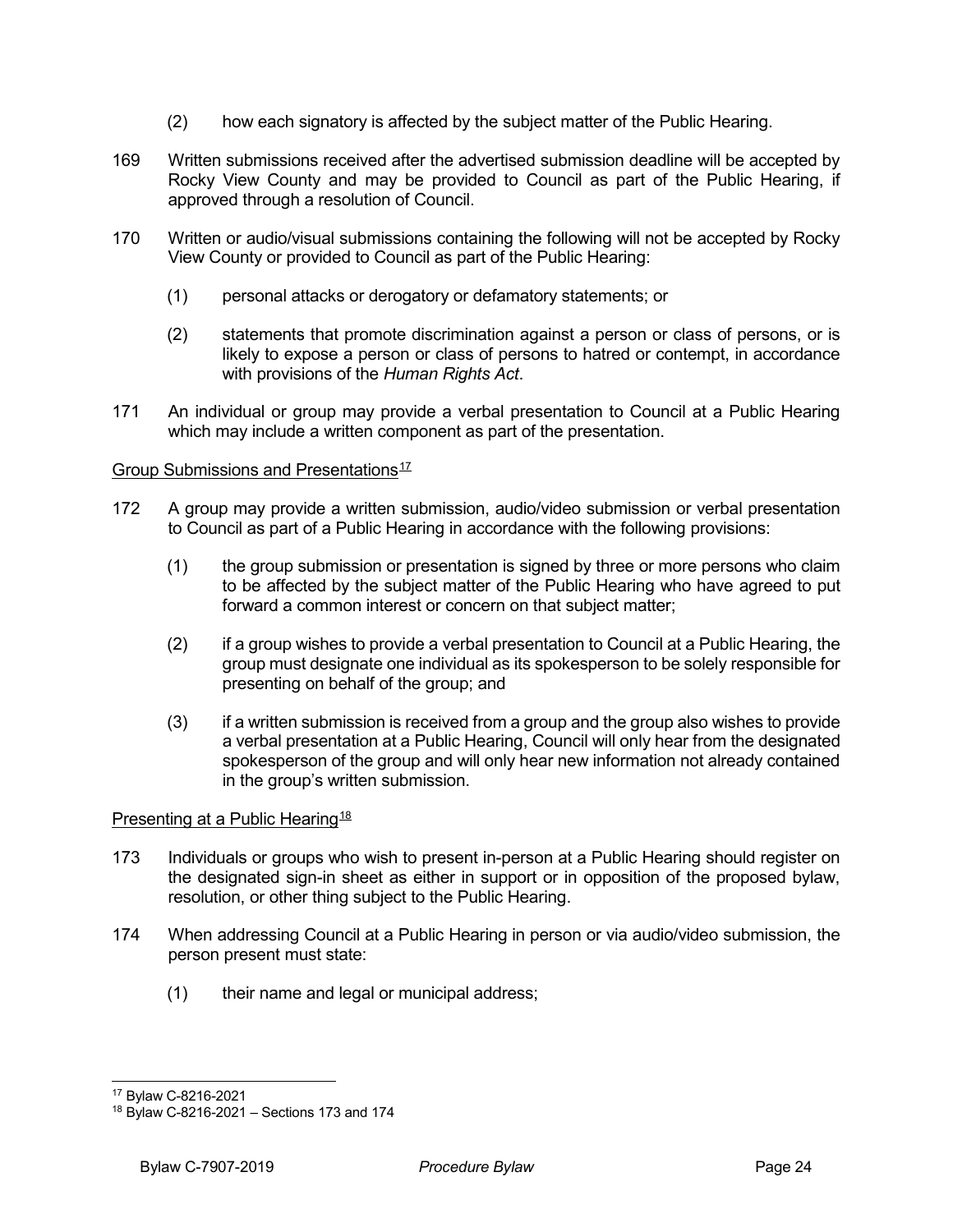- (2) an indication as to whether they are speaking on their own behalf, on behalf of another person, or on behalf of a group;
- (3) an indication as to whether they are speaking in support or in opposition to the proposed bylaw, resolution, or other thing subject to the Public Hearing;
- (4) how they are affected by the proposed bylaw, resolution, or other thing subject to the Public Hearing; and must
- (5) address the Chair when responding to questions or providing information.
- 175 An individual may authorize another individual to present on their behalf if such authorization is provided in writing and proof of such can be provided at the Public Hearing.
- 176 An individual or group may present only once at a Public Hearing.
- 177 Presentations may include electronic components such as photos, videos, maps, PowerPoint presentations, written presentations. All presentation materials used at a Public Hearing form part of the public record and will be collected by Rocky View County and provided to the public upon request.

#### Public Hearing Procedures

- 178 The Chair calls for a motion to open the Public Hearing and notes the time that the Public Hearing is opened.
- 179 The Chair reminds any individual or group that wishes to present at the Public Hearing to register on the designated sign-in sheet either in support or in opposition of the proposed bylaw, resolution, or other thing subject to the Public Hearing.
- 180 The Chair announces that the Public Hearing is being recorded and live-streamed and will be available to view by the public.
- 181 The Chair announces that the use of audio or video recording devices and cameras by the public or press is prohibited.
- 182 The Chair provides an outline of the Public Hearing process and procedures in the following sequence:
	- (1) Staff report from Administration;
	- (2) Presentation from the applicant;
	- (3) Presentations from the public in support of the proposal;
	- (4) Presentations from the public in opposition of the proposal;
	- (5) Rebuttal presentation from the applicant limited only to the comments received or heard in opposition; and
	- (6) Final questions of Administration.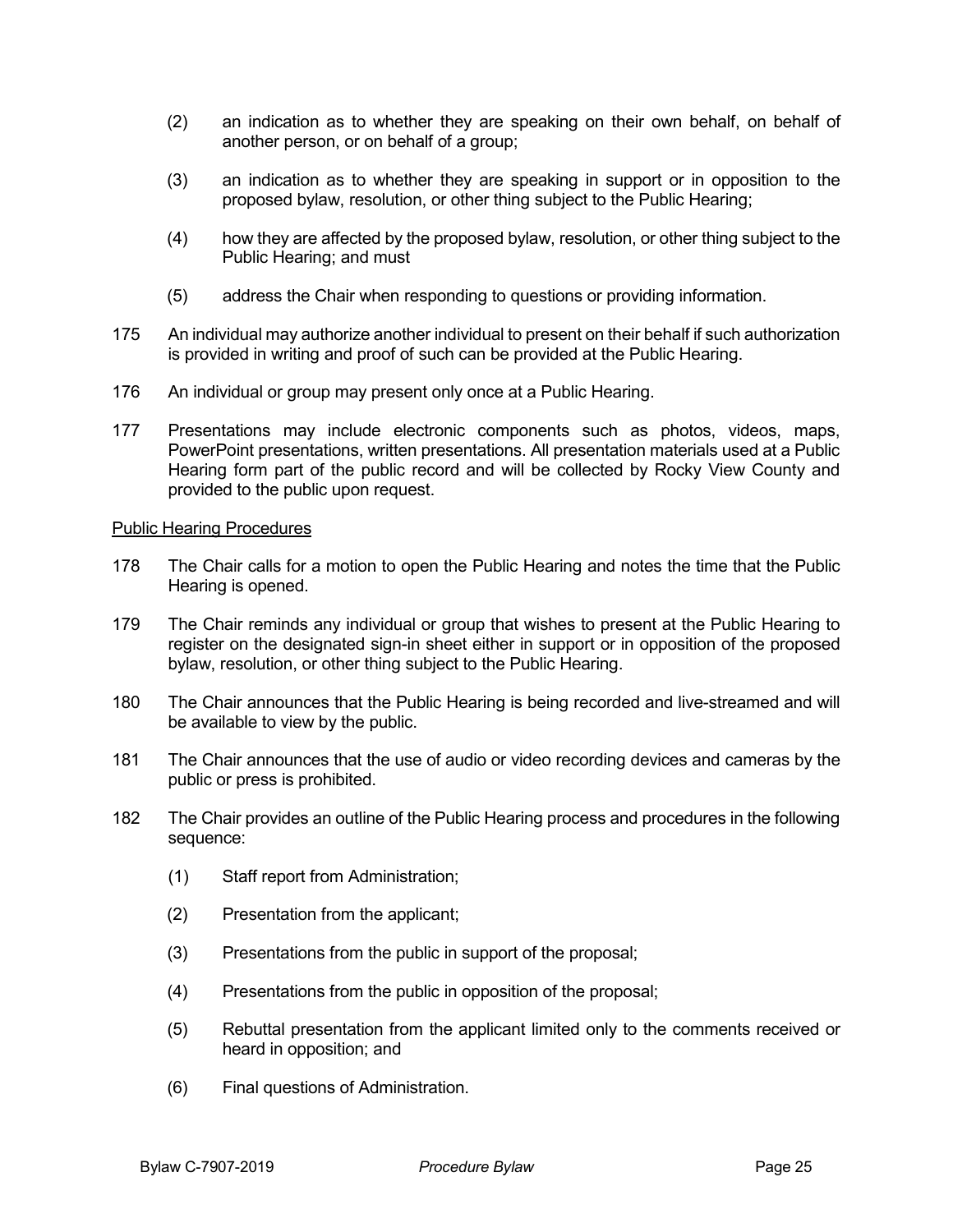- 183 The Chair calls for the staff report from Administration to introduce the proposed bylaw, resolution, or other thing subject to the Public Hearing.
	- (1) Questions of clarification from Members to Administration are permitted by the Chair during this portion of the Public Hearing.
- 184 Following the staff report from Administration, the Chair calls for the applicant to present their application.
	- (1) Presentations from the applicant are limited to a maximum of 20 minutes unless Council passes a motion to extend the presentation time limit.
	- (2) Questions of clarification from Members to the applicant are permitted by the Chair during this portion of the Public Hearing.
- 185 Following the presentation from the applicant, the Chair calls for presentations from the public, either in support or in opposition to the proposed bylaw, resolution, or other thing subject to the Public Hearing.<sup>[19](#page-25-0)</sup>
	- (1) Presentations including audio/video submissions from individuals, whether in support or opposition, are limited to a maximum of five minutes, unless a motion is passed by Council to extend the presentation time limit.
	- (2) Presentations including audio/video submissions from groups, whether in support or opposition, are limited to a maximum of 5 minutes, unless a motion is passed by Council to extend the presentation time limit.
	- (3) Public presentations begin with those in support and the Chair calls for any audio/video submissions to be played. After any audio/video submissions have been played, the Chair calls upon the individuals or groups that have registered to present in support on the designated sign-in sheet in the order that they appear on the list.
	- (4) After every individual or group that registered to present in support is provided an opportunity to present, the Chair asks three times whether anyone else wishes to present in support and provides them an opportunity to present.
	- (5) After the public presentations in support have concluded, the Chair calls for any audio/video submissions to be played in opposition. After any audio/video submissions have been played, the Chair calls upon the individuals or groups that have registered to present in opposition on the designated sign-in sheet in the order that they appear on the list.
	- (6) After every individual or group that registered to present in opposition is provided an opportunity to present, the Chair asks three times whether anyone else wishes to present in opposition and provides them an opportunity to present.
	- (7) Questions of clarification from Members to the public presenters, whether in support or opposition, are only permitted by the Chair during this portion of the Public Hearing.

<span id="page-25-0"></span> $19$  Bylaw C-8216-2021 – Subsections 1, 2, 3 and 5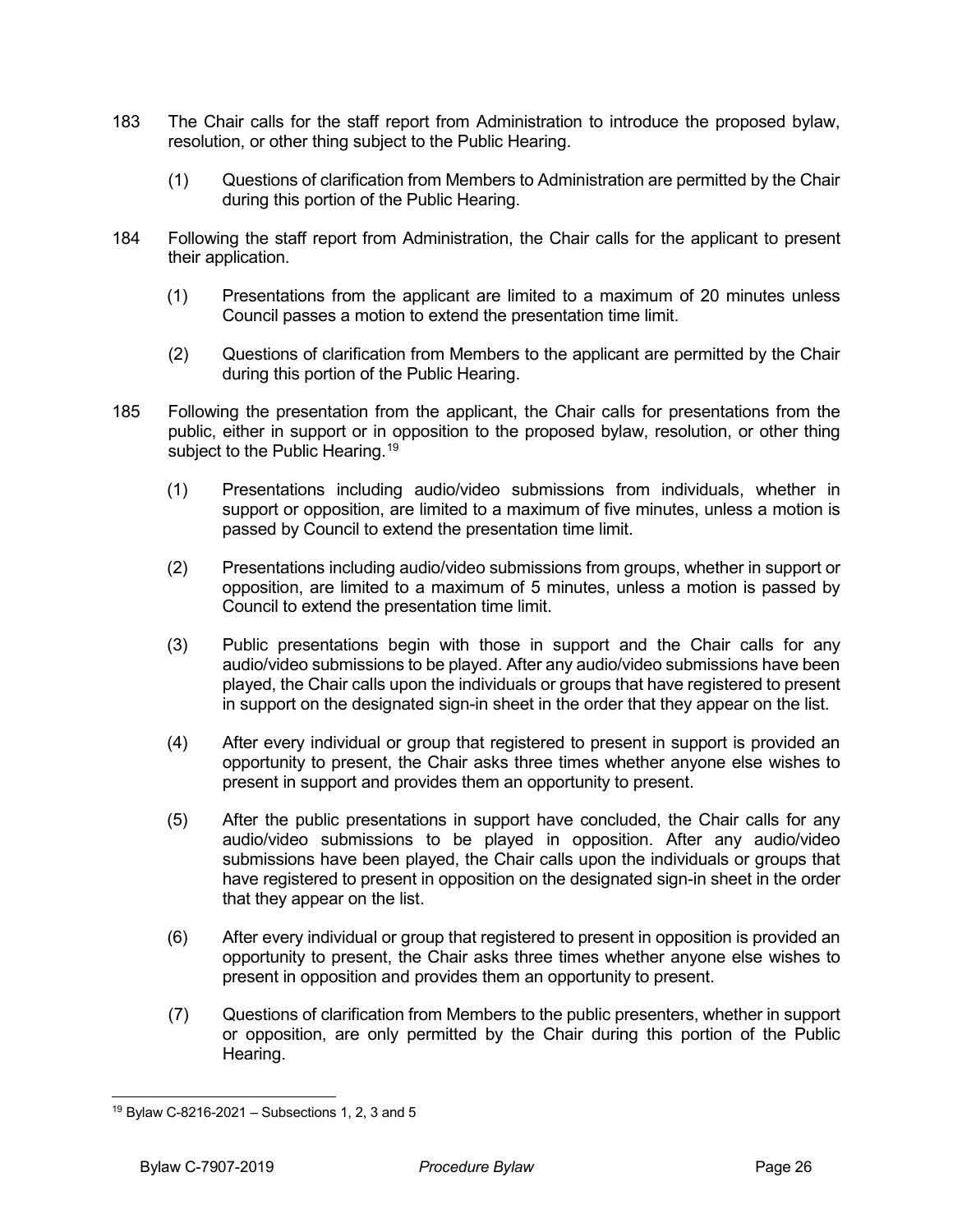- 186 Following the public presentation in support and in opposition, the Chair invites the applicant to provide a rebuttal to any points raised in opposition to their application either in a written submission or presentation provided at the Public Hearing.
	- (1) The rebuttal by the applicant is limited to a maximum of 10 minutes, unless a motion is passed by Council to extend the presentation time limit.
	- (2) The Chair allows questions of clarification from Members to the applicant during this portion of the Public Hearing only in regards to the information provided by the applicant during their rebuttal.
- 187 Following the rebuttal from the applicant, the Chair allows for any final questions from Members to Administration.
- 188 The Chair calls for a motion to close the Public Hearing and notes the time that the Public Hearing is closed. The Public Hearing must be closed before Council votes on the proposed bylaw, resolution, or other thing subject to the Public Hearing.
- 189 Pursuant to the *Municipal Government Act*, Members who are absent for the whole Public Hearing must abstain from voting on the matter. Members who are absent for part of the Public Hearing may abstain from voting on the matter.
	- (1) If the number of Members present at the Meeting is less than Quorum after those Members have abstained from voting, the debate and vote is postponed until the next Regular Council Meeting.

# **Bylaws**

# Bylaw Requirements and Introducing Bylaws

- 190 Proposed bylaws must:
	- (1) be assigned a unique bylaw number and provide a concise title indicating the general purpose of the bylaw;
	- (2) be given or have had the opportunity to review the full text of the proposed bylaw before considering a motion for first reading of the bylaw;
	- (3) if amended, be presented as amended in its entirety to all Members present at the meeting prior to consideration of subsequent readings of the bylaw;
	- (4) amendments to a bylaw may only be made prior to consideration of third reading of the bylaw;
	- (5) pursuant to the *Municipal Government* Act, be provided three separate and distinct readings and not be provided more than two readings at one Meeting unless the Members present unanimously pass a motion to authorize third reading at that Meeting; and
	- (6) any bylaw that fails to receive unanimous authorization for third reading will be included on the Agenda of the next Regular Council Meeting, or on the agenda of a Special Council Meeting, for consideration of third reading.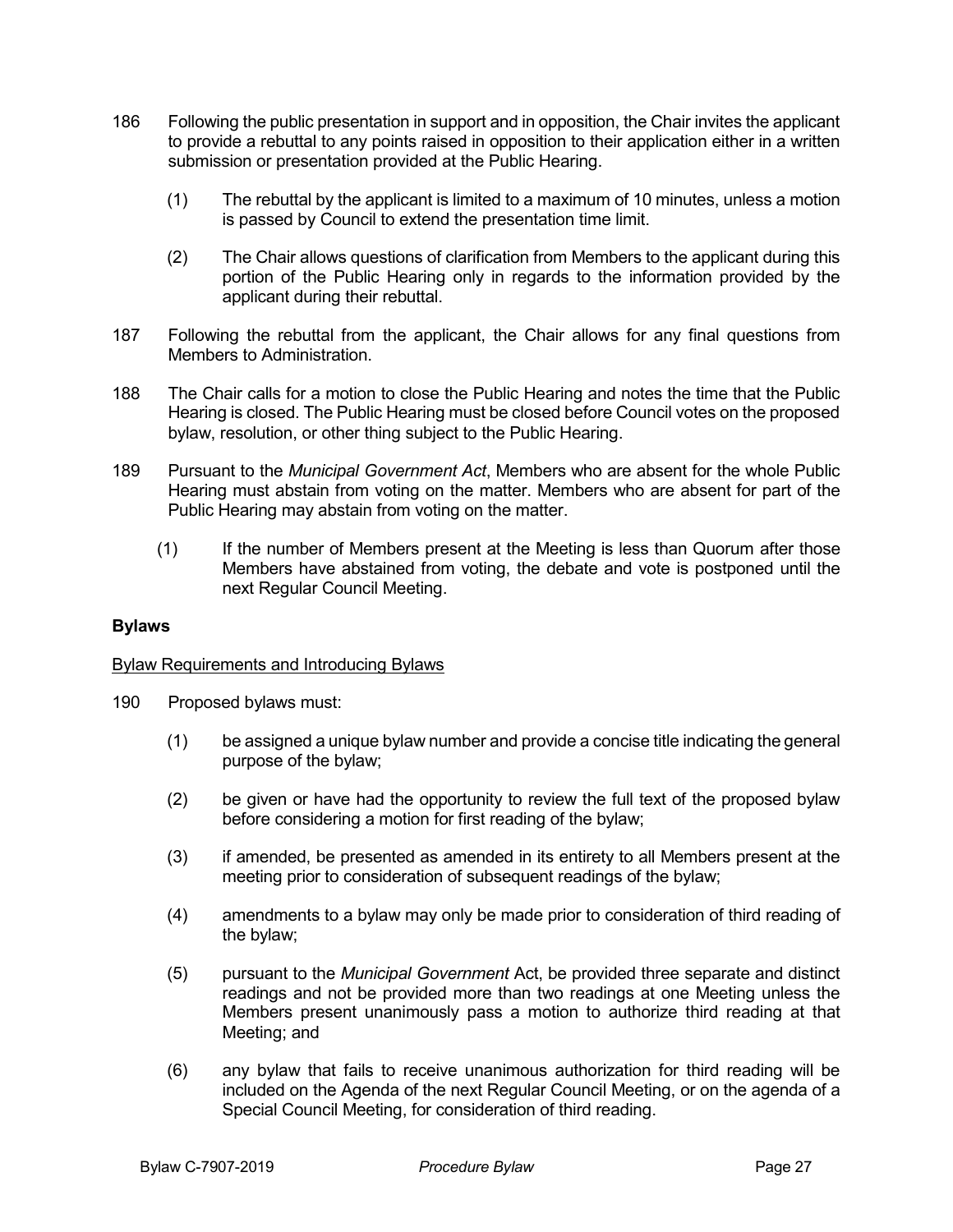191 For bylaws that do not require a statutory Public Hearing, Administration will provide an introduction to the proposed bylaw prior to consideration of first reading of the bylaw.

# Bylaws Requiring a Statutory Public Hearing<sup>[20](#page-27-0)</sup>

- 192 For bylaws that require a statutory Public Hearing, Administration will provide an introduction to the proposed bylaw prior to consideration of first reading of the bylaw and prior to the Public Hearing for the proposed bylaw.
- 193 First reading of a bylaw is without amendment or debate.
- 194 Any proposed amendments to a bylaw must be made in the form of a motion and be put to a vote. Amendments passed are incorporated into the bylaw at second and third readings of the bylaw.
- 195 After all proposed amendments have been voted on and either passed or defeated, the Chair calls for a vote on second and third reading of the bylaw or second and third reading of the bylaw as amended, if applicable.
- 196 Once a bylaw receives first reading, Administration establishes a date and time to hold the Public Hearing on the bylaw. The Public Hearing must be held before consideration of second reading of the bylaw.
- 197 If a bylaw does not receive first reading, the bylaw does not proceed to a Public Hearing and is considered defeated.

#### Bylaw Consolidations

198 The Chief Administrative Officer is authorized to prepare consolidations of bylaws as required from time to time pursuant to the *Municipal Government Act*.

#### **Severability**

199 Each provision of this Bylaw is independent of all other provisions. If any provision of this Bylaw is declared invalid for any reason by a court of competent jurisdiction, all other provisions of this Bylaw will remain valid and enforceable.

#### **Transitional**

- 200 Bylaw C-7295-2013, being the *Procedure Bylaw*, and all amendments thereto are repealed upon this Bylaw passing and coming into full force and effect.
- 201 Bylaw C-7907-2019, being the *Procedure Bylaw*, is passed when it receives third reading and is signed in accordance with the *Municipal Government Act*.
- 202 Bylaw C-7907-2019, being the *Procedure Bylaw*, comes into full force and effect on September 1, 2019.

<span id="page-27-0"></span> <sup>20</sup> Sections 193, 194 and 195 amended with Bylaw C-8071-2020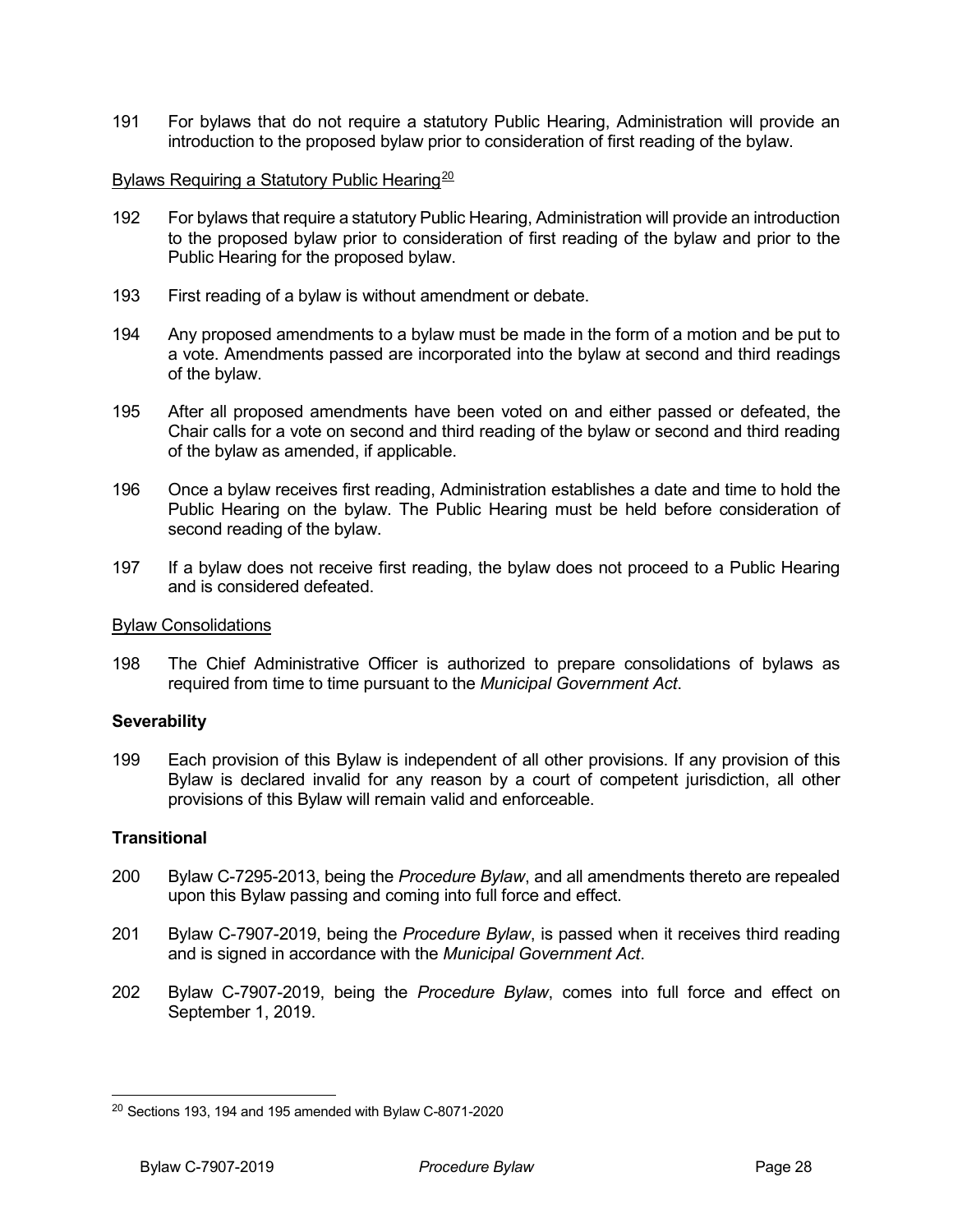\_\_\_\_\_\_\_\_\_\_\_\_\_\_\_\_\_\_\_\_\_\_\_\_\_\_\_\_\_\_\_ **Mayor** 

"Charlotte Satink"

"Greg Boehlke"

\_\_\_\_\_\_\_\_\_\_\_\_\_\_\_\_\_\_\_\_\_\_\_\_\_\_\_\_\_\_\_ CAO or Designate

August 30, 2019

\_\_\_\_\_\_\_\_\_\_\_\_\_\_\_\_\_\_\_\_\_\_\_\_\_\_\_\_\_\_\_ Date Bylaw Signed

Bylaw C-7907-2019 *Procedure Bylaw* Procedure 29

READ A FIRST TIME IN COUNCIL this 23<sup>rd</sup> day of July, 2019

READ A SECOND TIME IN COUNCIL this 23<sup>rd</sup> day of July, 2019

*UNANIMOUS PERMISSION FOR THIRD READING this* 23rd day of July, 2019

READ A THIRD TIME IN COUNCIL this 23rd day of July, 2019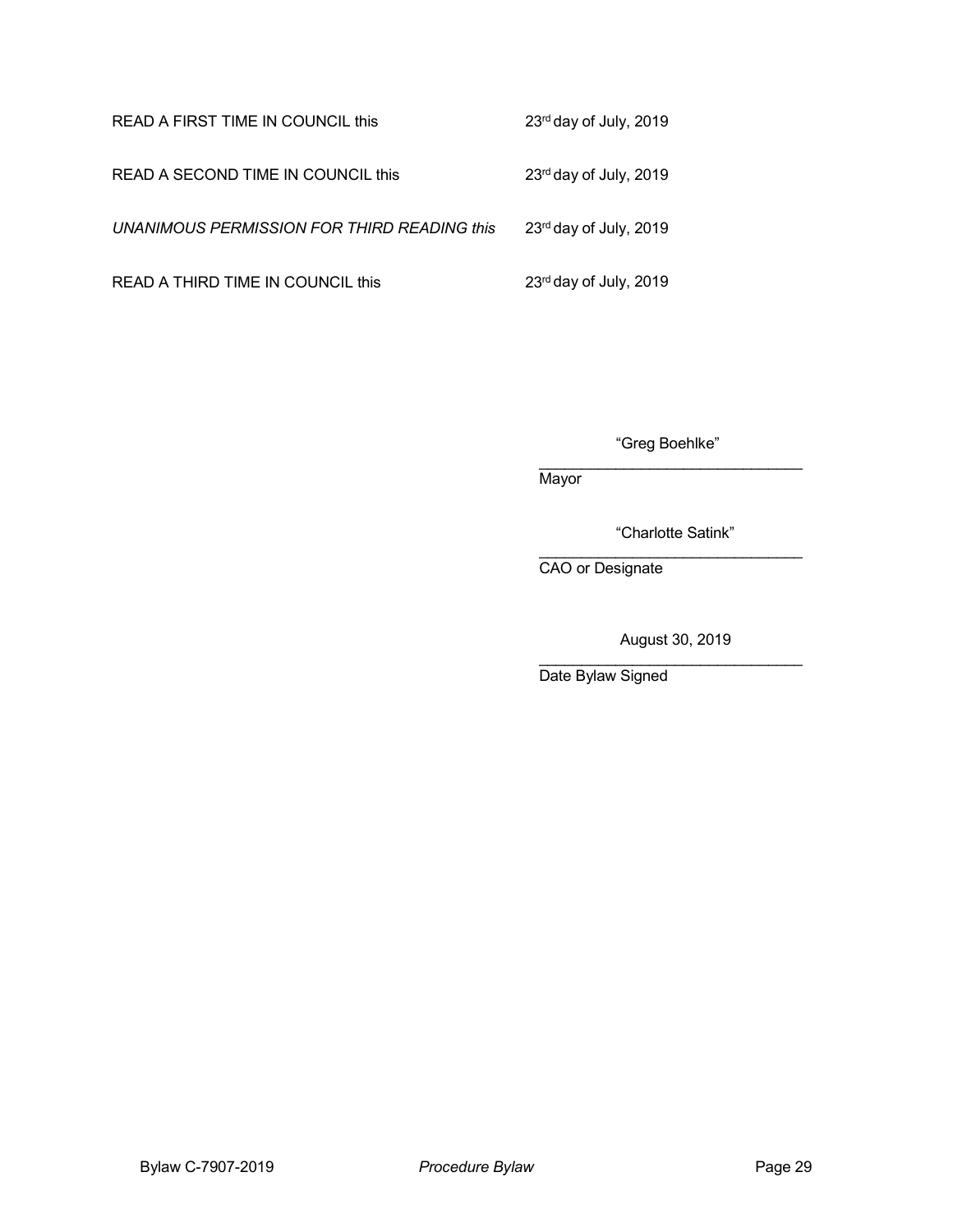# **Bylaw C-7907-2019**

# **Schedule 'A' – Definitions**

- 1 **"Administration"** means the operations and staff under the direction of the Chief Administrative Officer.
- 2 **"Agenda"** means the list of items and orders of business for a Meeting along with their associated reports, attachments, appendices, and other materials.
- 3 **"Bylaw"** means a Bylaw of Rocky View County.
- 4 **"Chair"** means the person with the authority to preside over a Meeting and direct the proceedings and conduct of that Meeting.
- 5 **"Clear Majority"** means more than half of the votes of the Members present at the meeting who are not required or permitted to abstain from voting. For example, if 9 votes are cast, the Clear Majority (more than 4.5) is 5.
- 6 **"Closed Session"** means a meeting or part of a meeting that is closed to the public in accordance with the *Municipal Government Act* and the *Freedom of Information and Protection of Privacy Act*, or as allowed under any other enactment.
- 7 **"***Code of Conduct Bylaw***"** means, as the context requires, either Rocky View County Bylaw C-7768-2018, being the *Council Code of Conduct*, or Rocky View County Bylaw C-7855-2018, being the *Board and Committee Code of Conduct Bylaw*, as amended or replaced from to time
- 8 **"Committee"** means a Committee, Board, or other body of Rocky View County established by Council and with Members appointed by Council.
- 9 **"Council"** means the duly elected Council of Rocky View County and includes the Mayor, Deputy Mayor, and all Councillors.<sup>[21](#page-29-0)</sup>
- 10 **"Councillor"** means a duly elected member of Council and includes the Mayor, Deputy Mayor, and all Councillors.<sup>[22](#page-29-1)</sup>
- 11 **"County"** means Rocky View County.
- 12 **"Chief Administrative Officer"** means the Chief Administrative Officer of Rocky View County pursuant to the *Municipal Government Act* or their authorized delegate.
- 13 **"Deputy Mayor"** means the deputy chief elected official appointed under section 152 of the *Municipal Government Act*. [23](#page-29-2)

<span id="page-29-0"></span> <sup>21</sup> Bylaw C-8213-2021

<span id="page-29-1"></span><sup>22</sup> Bylaw C-8213-2021

<span id="page-29-2"></span><sup>23</sup> Bylaw C-8213-2021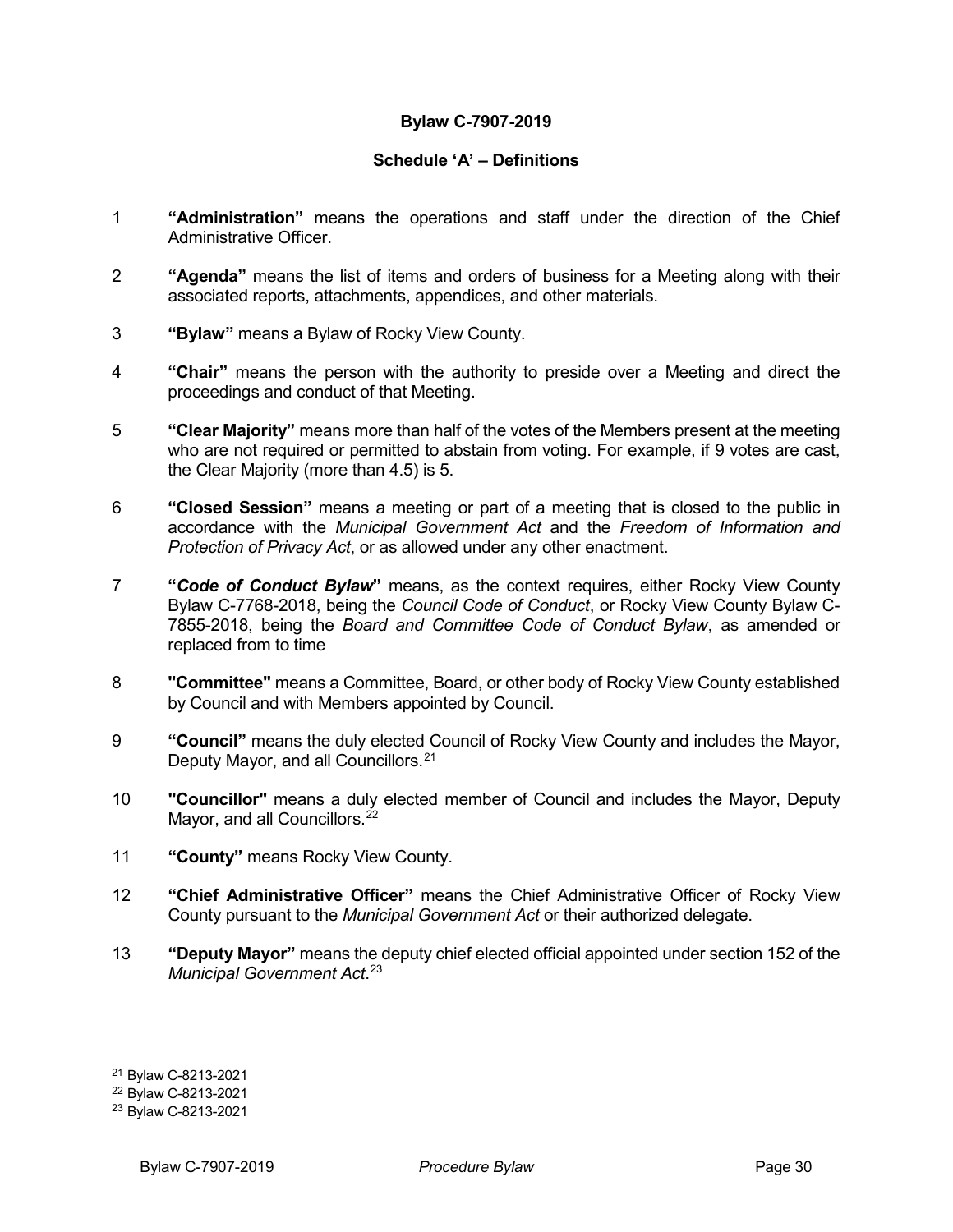- 14 **"Election"** means a General Election as defined and held pursuant to the *Local Authorities Election Act*, RSA 2000, c E-21, as amended or replaced from time to time, and does not include a by-election or a vote on a bylaw or question.
- 15 **"Emergent Business"** means a time-sensitive matter that requires immediate and urgent consideration by Council or a Committee.
- 16 *"Freedom of Information and Protection of Privacy Act"* means the *Freedom of Information and Protection of Privacy Act,* RSA 2000, c F-25 as amended or replaced from time to time.
- 17 **"Group"** means three or more persons with a common interest in a matter before Council or a Committee, one of whom is designated as the spokesperson for the group and is solely responsible for presenting on behalf of the group.
- 18 **"Majority"** means more than half of the Members present.
- 19 **"Mayor"** means the person elected or appointed as chief elected official under section 150 of the *Municipal Government Act*. [24](#page-30-0)
- 20 **"Meeting"** means an Organizational, Regular, or Special Meeting of Council or a Committee.
- 21 **"Member**" means either:
	- (1) a Councillor; or
	- (2) a person appointed by Council to a Committee.
- 22 **"Minutes"** means the written record of the proceedings and decisions of a Meeting.
- 23 **"Motion"** means a proposal for action by Council or a Committee.
- 24 **"***Municipal Government Act***"** means the *Municipal Government Act*, RSA 2000, c M-26, as amended or replaced from time to time.
- 25 **"Organizational Meeting"** is an Organizational Meeting of Council held pursuant to the *Municipal Government Act*.
- 26 **"Pecuniary Interest"** means a pecuniary interest as contemplated in the *Municipal Government Act* or Rocky View County Bylaw C-7855-2018, being the *Board and Committee Code of Conduct Bylaw*, as amended or replaced from time to time.
- 27 **"Point of Information"** means a request raised by a Member directed through the Chair to another Member or to Administration for information relevant to the business at hand but not related to a Point of Order.

<span id="page-30-0"></span> <sup>24</sup> Bylaw C-8213-2021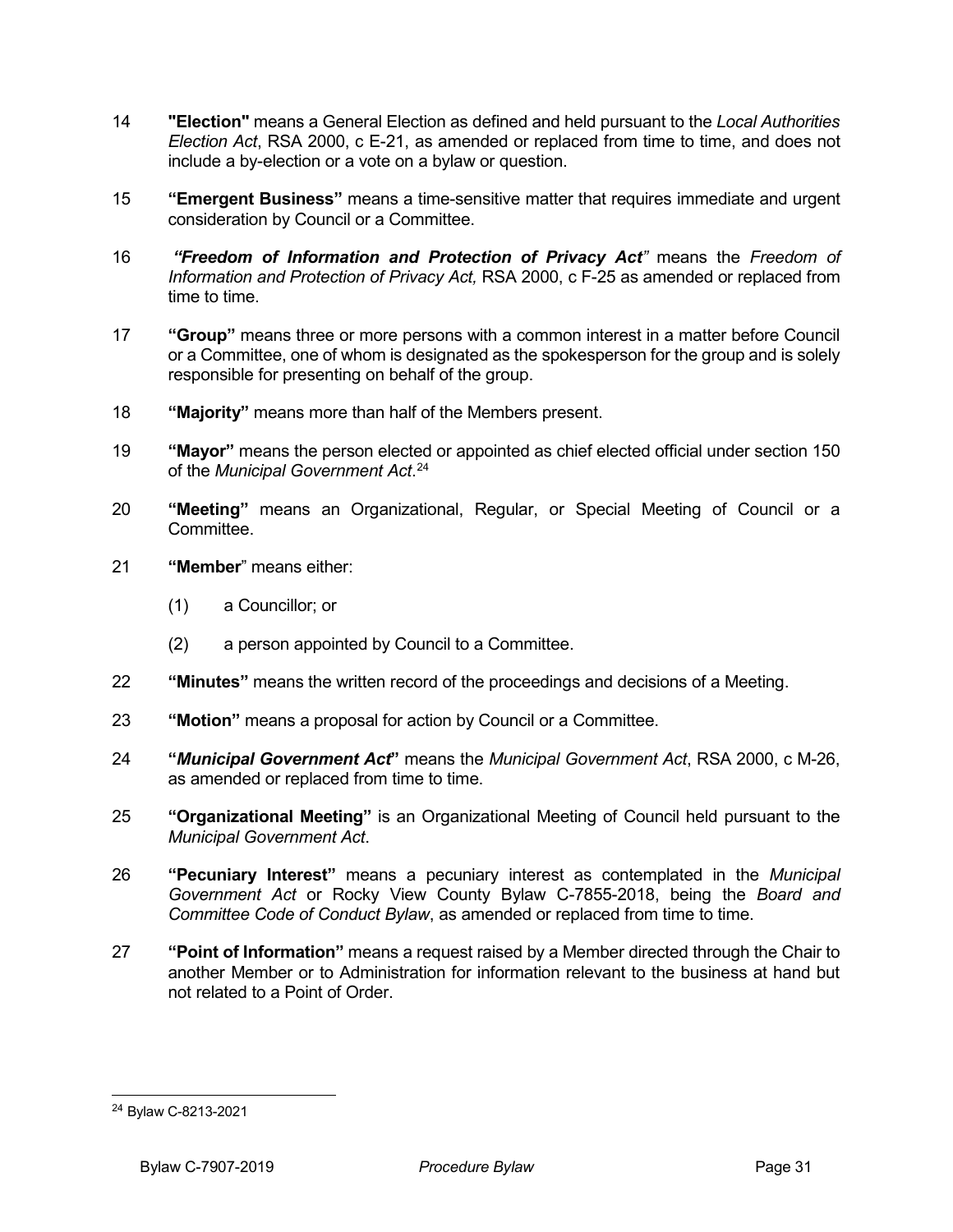- 28 **"Point of Order"** means a question or concern raised by a Member directed to the Chair to call attention to any departure from the Procedure Bylaw or to obtain information on a matter of procedure bearing on the business at hand in order to assist a Member to make an appropriate motion or to understand the parliamentary situation or the effect of a motion. When raising a Point of Order, the Member must verbally state what the departure from the Procedure Bylaw is.
- 29 **"Point of Privilege"** means a matter that is not related to the pending business and has to do with special matters of immediate and overriding importance which, without debate, should be allowed to interrupt the consideration of anything else. It affects Council or Committee collectively or the conduct of individual Members and includes, but is not limited to, the following:
	- (1) The comfort of Members;
	- (2) The conduct of Members;
	- (3) The conduct of Administration;
	- (4) The conduct of members of the public in attendance at the meeting; or
	- (5) The reputation of members or of Council or a Committee as a whole.
- 30 **"Public Hearing"** means a Public Hearing held pursuant to the *Municipal Government Act*  or any other legislation, whether statutory or non-statutory.
- 31 **"Quorum"** is the minimum number of members who must be present at a Meeting to conduct business and is the Majority of Members. For example, Quorum for Council is five Members.
- 32 **"Regular Meeting"** is a Regular Meeting of Council held pursuant to the *Municipal Government Act* or a Regular Meeting of a Committee held pursuant to Rocky View County *Bylaw C-7840-2018*, being the *Boards and Committees Bylaw*, as amended or replaced from time to time.
- 33 **"Resolution"** is a declaration of Council or a Committee's intention with respect to a particular matter at a specific time.
- 34 **"Special Meeting"** is a Special Meeting of Council held pursuant to the *Municipal Government Act* or a Special Meeting of a Committee held pursuant to Rocky View County Bylaw C-7840-2018, being the *Boards and Committees Bylaw*, as amended or replaced from time to time.
- 35 **"Special Resolution"** means a Resolution requiring at least two-thirds of the Members present at the Meeting who are not required or allowed by statute to abstain from voting on the Motion to vote in the affirmative. For example, if 9 votes are cast, a Special Resolution requires 6 votes.
- 36 **"Stand at Ease"** means a brief pause called by the Chair of a Meeting without a declaration of a recess and Members must remain in their places.